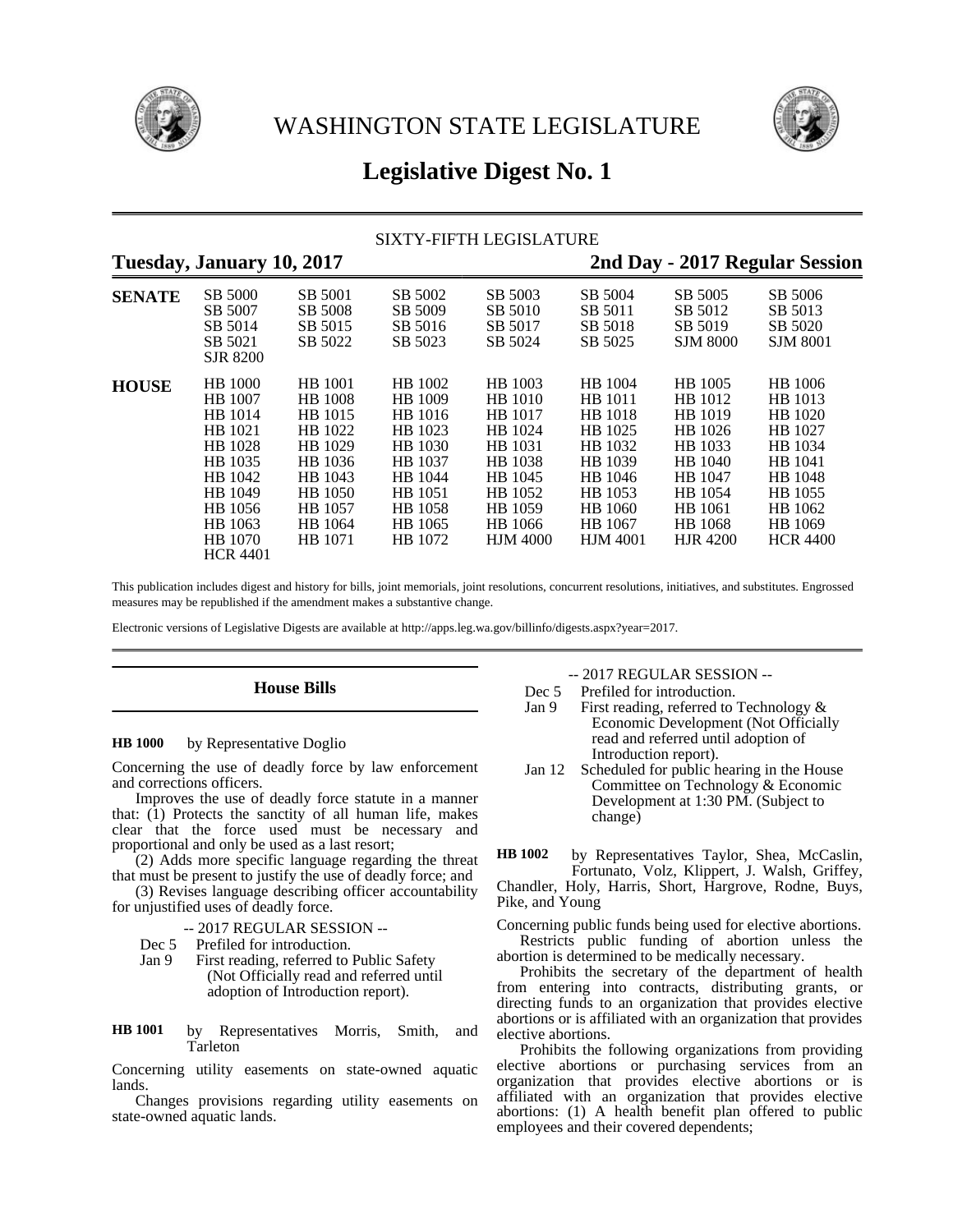(2) A medical program defined in RCW 74.09.010 (public assistance); and

(3) The state health care authority with regard to funds under the federal family planning waiver program.

- -- 2017 REGULAR SESSION --
- Dec 5 Prefiled for introduction.
- Jan 9 First reading, referred to Health Care & Wellness (Not Officially read and referred until adoption of Introduction report).

by Representatives Shea, Taylor, Volz, Rodne, J. Walsh, Haler, Holy, Short, McCaslin, Young, and Pike **HB 1003**

Establishing parental notification requirements for abortion.

Requires parental or guardian notification for certain abortions.

- -- 2017 REGULAR SESSION --
- 
- Dec 5 Prefiled for introduction.<br>Jan 9 First reading, referred to First reading, referred to Health Care & Wellness (Not Officially read and referred until adoption of Introduction report).

by Representatives Shea, Taylor, and **McCaslin HB 1004**

Protecting the constitutionally guaranteed right to the lawful possession of firearms during a state of emergency.

Removes the governor's authority, after proclaiming a state of emergency, to prohibit the possession of firearms or other deadly weapon by a person, other than a law enforcement officer, in a place other than the person's place of residence or business.

Prohibits the governor or any governmental entity or political subdivision of the state from imposing any restriction on the possession, transfer, sale, transport, storage, display, or use of firearms or ammunition that is otherwise authorized or guaranteed by law.

-- 2017 REGULAR SESSION --

- Dec 5 Prefiled for introduction.<br>Jan 9 First reading, referred to
- First reading, referred to Judiciary (Not Officially read and referred until adoption of Introduction report).

by Representatives Taylor, Orcutt, Shea, J. Walsh, Haler, Condotta, Young, McCaslin, Griffey, Van Werven, Dent, Short, Manweller, Hargrove, Holy, Rodne, Buys, and Pike **HB 1005**

Creating accountability in agency rule-making authority.

Prohibits rule making by state agencies except in certain specified instances.

-- 2017 REGULAR SESSION --

- Dec 5 Prefiled for introduction.
- Jan 9 First reading, referred to State Government (Not Officially read and referred until adoption of Introduction report).

by Representatives Shea, Taylor, and McCaslin **HB 1006**

Protecting the right to work.

Prohibits a person, employer, or labor organization, as a condition of employment or continuation of employment, from requiring a person to: (1) Refrain from voluntary membership in a labor organization or from financially supporting a labor organization;

(2) Become or remain a member of a labor organization; or

(3) Pay any dues, fees, or other charges to a labor organization or any funds to a charity or other third-party organization in lieu of paying dues or fees to a labor organization.

-- 2017 REGULAR SESSION --

Dec 5 Prefiled for introduction.

- Jan 9 First reading, referred to Labor & Workplace Standards (Not Officially read and referred until adoption of Introduction report).
- by Representatives Shea, Taylor, and **McCaslin HB 1007**

Accommodating the civil rights of religious objectors to mandatory payments to labor organizations.

Accommodates the civil rights of religious objectors to mandatory payments to labor organizations.

-- 2017 REGULAR SESSION --

- Dec 5 Prefiled for introduction.
- Jan 9 First reading, referred to Labor & Workplace Standards (Not Officially read and referred until adoption of Introduction report).
- by Representatives Shea, Taylor, Short, and McCaslin **HB 1008**

Concerning the acquisition of land by state natural resources agencies.

Changes certain requirements of the department of fish and wildlife, the department of natural resources, and the parks and recreation commission with regard to the acquisition of real property.

-- 2017 REGULAR SESSION --

Dec 5 Prefiled for introduction.

Jan 9 First reading, referred to Capital Budget (Not Officially read and referred until adoption of Introduction report).

by Representatives Shea, Taylor, Short, McCaslin, and Pike **HB 1009**

Clarifying that the authority to mitigate environmental impacts under the state environmental policy act applies only to significant adverse environmental impacts.

Clarifies that the authority to mitigate environmental impacts under the state environmental policy act applies only to significant adverse environmental impacts.

### -- 2017 REGULAR SESSION --

Dec 5 Prefiled for introduction.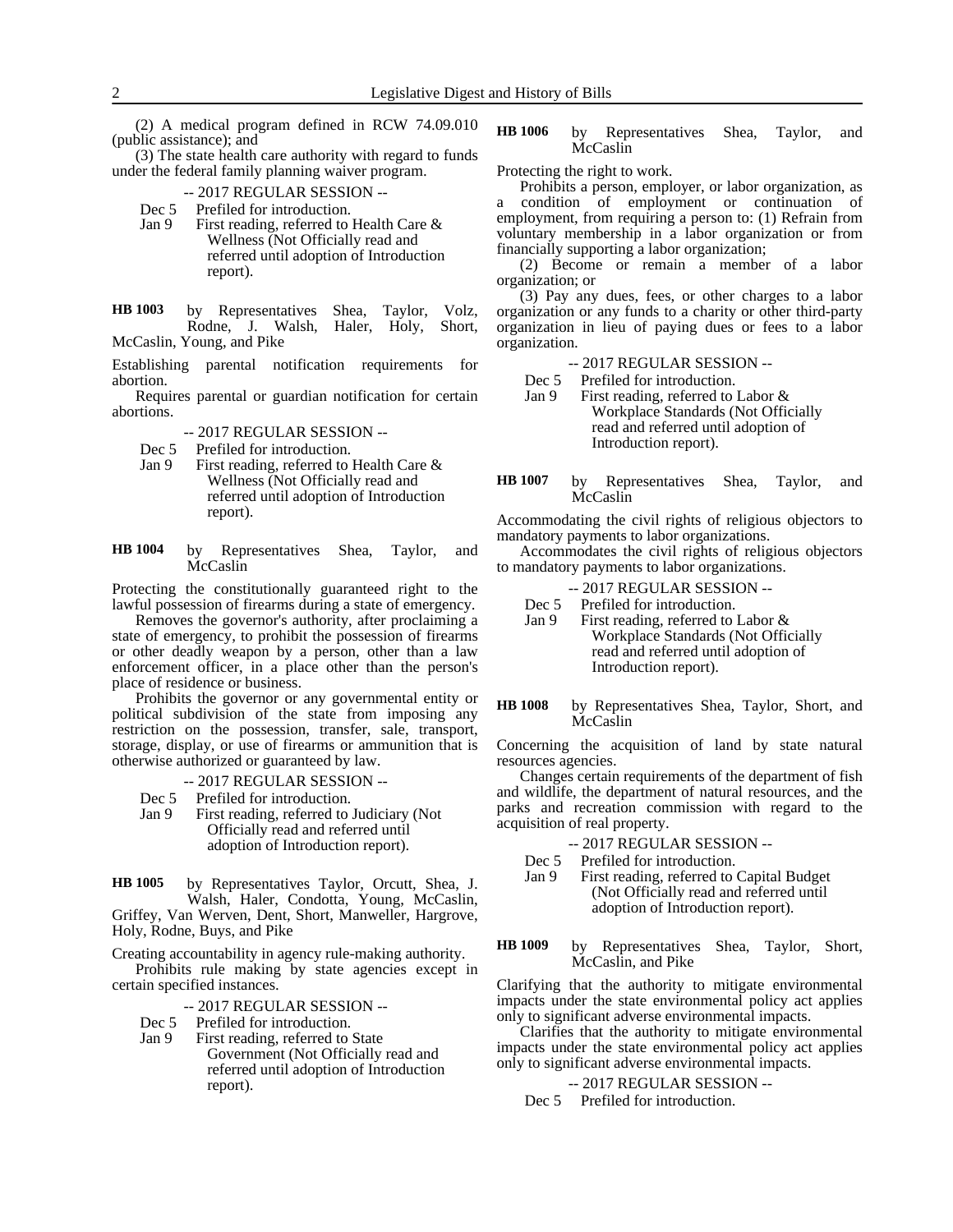- Jan 9 First reading, referred to Environment (Not Officially read and referred until adoption of Introduction report).
- by Representatives Shea, Taylor, Holy, Short, McCaslin, and Pike **HB 1010**

Directing the department of ecology to submit an annual report to the legislature detailing the department's participation in interagency agreements.

Requires the director of the department of ecology to submit a report to the legislature by December 1st of each year regarding the current interagency agreements to which the department is a party or in which the department is a participant.

-- 2017 REGULAR SESSION --

- Dec 5 Prefiled for introduction.
- Jan 9 First reading, referred to Environment (Not Officially read and referred until adoption of Introduction report). Scheduled for public hearing in the House
	- Committee on Environment at 2:00 PM. (Subject to change)

by Representatives Taylor, Shea, McCaslin, Young, Klippert, J. Walsh, Haler, Short, Manweller, Hargrove, Pike, Holy, Rodne, and Buys **HB 1011**

Allowing the use of gender-segregated facilities.

Provides that nothing in the state civil rights act: (1) Prohibits a public or private entity from limiting access to a private facility segregated by gender to a person if the person is preoperative, nonoperative, or otherwise has genitalia of a different gender from that for which the facility is segregated; and

(2) Prevents a minor child or a person with a disability from entering a facility segregated by gender when the child or person is a different gender from the gender for which the facility is segregated if certain conditions are met.

-- 2017 REGULAR SESSION --

Dec 5 Prefiled for introduction.

Jan 9 First reading, referred to Judiciary (Not Officially read and referred until adoption of Introduction report).

by Representatives Taylor, Young, McCaslin, Harris, Manweller, Volz, Shea, J. Walsh, **HB 1012**

Stambaugh, Smith, Haler, Hargrove, Holy, Rodne, Short, and Pike

Eliminating the use of the high school science assessment as a graduation prerequisite.

Changes graduation requirements by eliminating the use of the high school science assessment.

-- 2017 REGULAR SESSION --

Dec 5 Prefiled for introduction.

Jan 9 First reading, referred to Education (Not Officially read and referred until adoption of Introduction report).

by Representatives Shea, Taylor, Short, and McCaslin **HB 1013**

Reducing overlap between the state environmental policy act and other laws.

Reduces the overlap between the state environmental policy act and certain other laws.

Dec 5 Prefiled for introduction.<br>Jan 9 First reading. referred to First reading, referred to Environment (Not Officially read and referred until

adoption of Introduction report).

#### by Representatives Shea, Taylor, Holy, Short, McCaslin, and Pike **HB 1014**

Establishing a peer review process to ensure robust economic analysis of department of ecology administrative rules.

Requires the department of ecology to: (1) Before making available a preliminary cost-benefit analysis or finalizing a small business economic impact statement, solicit peer review of the draft economic analyses by qualified professionals; and

(2) Incorporate both the optimistic and pessimistic economic impact scenarios into the final cost-benefit analysis.

Prohibits the department of ecology from adopting a rule whose probable benefits are less than its probable costs.

### -- 2017 REGULAR SESSION --

Dec 5 Prefiled for introduction.

- Jan 9 First reading, referred to Environment (Not Officially read and referred until adoption of Introduction report).
	- Scheduled for public hearing in the House Committee on Environment at 2:00 PM. (Subject to change)

by Representatives Shea, Taylor, and **McCaslin HB 1015**

Prohibiting restrictions on the carrying of a concealed pistol by persons with a valid concealed pistol license in certain facilities.

Requires a public facilities district, a public stadium authority, and a local governmental entity to allow a person with a valid concealed pistol license to carry a concealed pistol in, or on the grounds of, certain facilities.

### -- 2017 REGULAR SESSION --

Dec 5 Prefiled for introduction.

Jan 9 First reading, referred to Judiciary (Not Officially read and referred until adoption of Introduction report). First reading, referred to Judiciary (Not Officially read and referred until adoption of Introduction report).

by Representatives Taylor, Shea, Goodman, Condotta, Holy, Young, and McCaslin **HB 1016**

Requiring a finding of guilt prior to the forfeiture of private property.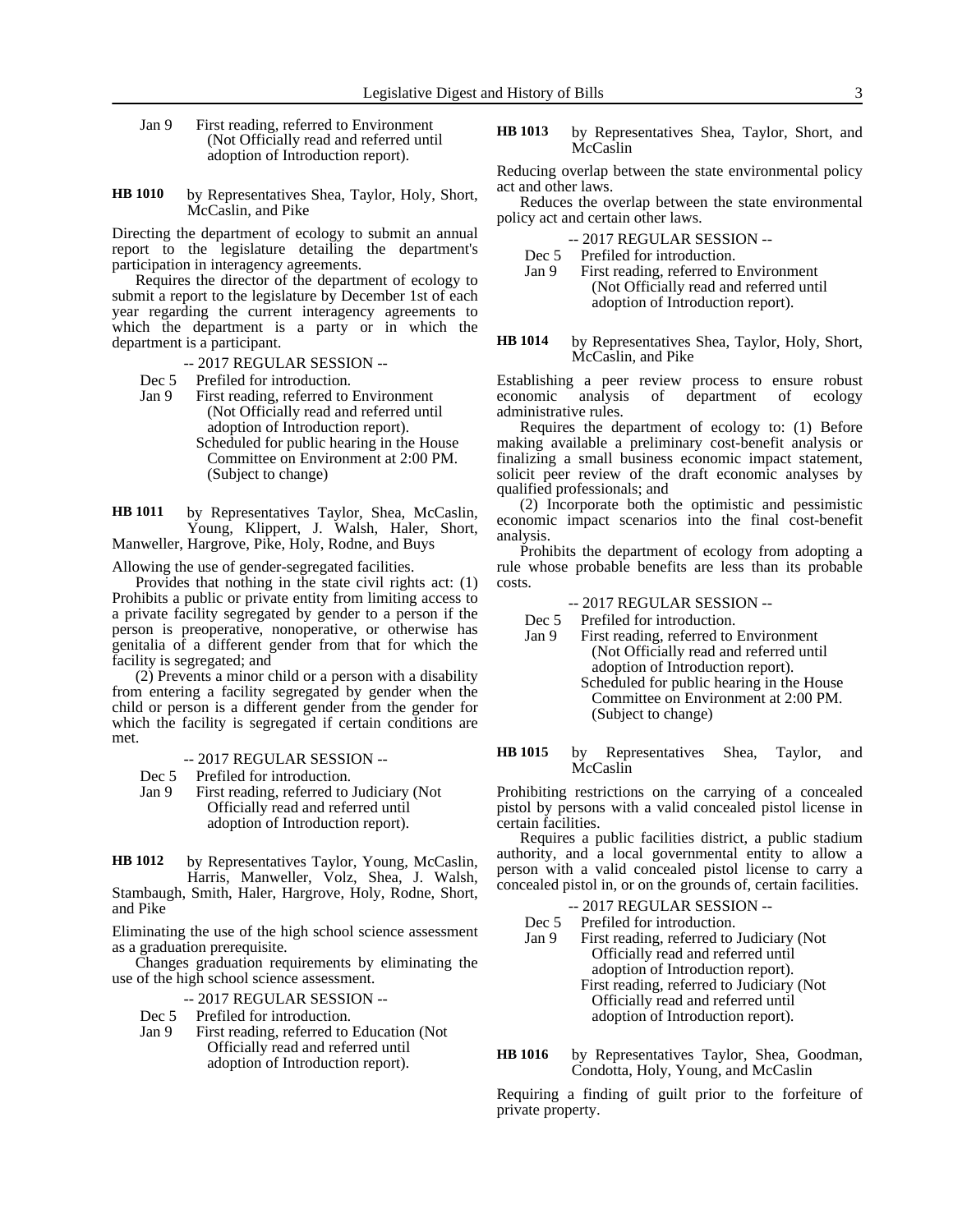Prohibits a court from entering a final order of forfeiture of personal or real property until after the court has found that: (1) The owner of the property to be forfeited is guilty of committing a felony offense; and

(2) The property to be forfeited was directly involved in, connected with, traceable to, or derived from the commission of the felony offense for which the owner of the property was found guilty.

- -- 2017 REGULAR SESSION --
- Dec 5 Prefiled for introduction.
- Jan 9 First reading, referred to Judiciary (Not Officially read and referred until adoption of Introduction report).
- Jan 11 Scheduled for public hearing in the House Committee on Judiciary at 8:00 AM. (Subject to change)

by Representatives McCaslin, Barkis, Blake, Holy, Pettigrew, Haler, Taylor, Shea, Harris, Chandler, Smith, Muri, Stokesbary, Nealey, Stambaugh, Griffey, Vick, Buys, Dye, Short, Pike, Wilcox, Van Werven, and Hargrove **HB 1017**

Addressing the siting of schools and school facilities.

Requires counties, cities, and towns, planning under the growth management act, to prioritize the siting of schools and school facilities.

- -- 2017 REGULAR SESSION --
- Dec 5 Prefiled for introduction.
- Jan 9 First reading, referred to Environment (Not Officially read and referred until adoption of Introduction report).
- Jan 12 Scheduled for public hearing in the House Committee on Environment at 8:00 AM. (Subject to change)
- by Representatives Dent, Gregerson, Hargrove, Tarleton, Pike, and Klippert **HB 1018**

Modifying the maximum amount for grants provided to airports and air navigation facilities.

Includes the following in recommendations from the department of transportation airport investment study: An increase to the maximum amount authorized by the airport aid program per grant to airports.

- -- 2017 REGULAR SESSION --
- Dec 5 Prefiled for introduction.
- Jan 9 First reading, referred to Transportation (Not Officially read and referred until adoption of Introduction report).
- Jan 12 Scheduled for public hearing in the House Committee on Transportation at 3:30 PM. (Subject to change)

by Representatives Dent, Goodman, Griffey, Blake, Dye, and Short **HB 1019**

Concerning state fire services mobilization.

Revises the definition of "mobilization" for purposes of state fire services responding to an emergency or disaster situation.

-- 2017 REGULAR SESSION --

Dec 5 Prefiled for introduction.

- Jan 9 First reading, referred to Public Safety (Not Officially read and referred until adoption of Introduction report).
- by Representatives Johnson, Fey, Caldier, and Cody **HB 1020**

Allowing beer and/or wine specialty shop licensees to sell products made by distillers that produce sixty thousand gallons or less of spirits per year.

Addresses the sale of spirits produced by a craft distillery or a distiller and the sale of malt liquor by beer and/or wine specialty shop licensees.

-- 2017 REGULAR SESSION --

Dec 5 Prefiled for introduction.

- Jan 9 First reading, referred to Commerce & Gaming (Not Officially read and referred until adoption of Introduction report).
- Jan 12 Scheduled for public hearing in the House Committee on Commerce & Gaming at 9:00 AM. (Subject to change)

by Representative MacEwen **HB 1021**

Funding education first.

Requires appropriations for K-12 basic education, together with appropriations for other K-12 education programs, to be passed as separate legislation by both houses of the legislature and delivered to the governor at a specified point in the regular legislative session.

Directs the legislature to make provision for full funding of these K-12 appropriations from within existing revenue sources without relying on new tax sources or rates.

### -- 2017 REGULAR SESSION --

Dec 5 Prefiled for introduction.

Jan 9 First reading, referred to Appropriations (Not Officially read and referred until adoption of Introduction report).

by Representatives MacEwen and Pettigrew **HB 1022**

Enhancing crime victim participation in the criminal justice system process.

Establishes the safety and access for immigrant victims act.

Requires certain entities and law enforcement agencies to complete victim certifications for nonimmigrant visa applications for qualifying victims.

Requires the office of crime victims advocacy to convene a crime victim certification steering committee.

Requires the criminal justice training commission, in collaboration with the office of crime victims advocacy and the crime victim certification steering committee, to develop and adopt minimum standards for a course of study on certain nonimmigrant visas, other legal protections for immigrant survivors of criminal activity, and promising practices in working with immigrant crime victims.

### -- 2017 REGULAR SESSION --

Dec 5 Prefiled for introduction.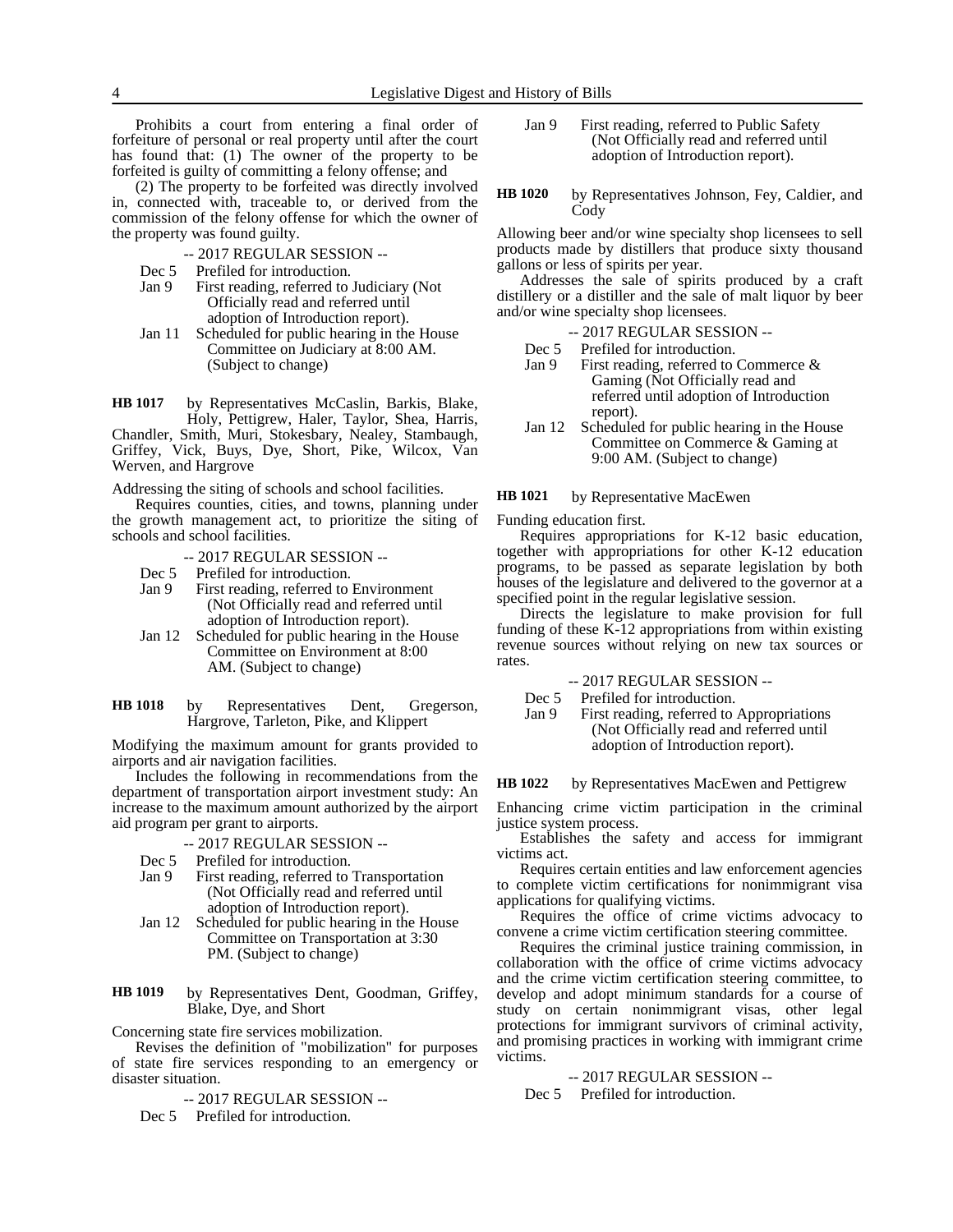Jan 9 First reading, referred to Public Safety (Not Officially read and referred until adoption of Introduction report).

#### by Representative MacEwen **HB 1023**

Concerning military student participation in varsity extracurricular activities.

Prohibits the Washington interscholastic activities association from requiring a transfer student who is a child of an active duty military family to meet continuous enrollment prerequisites before becoming eligible for varsity-level extracurricular activities.

- -- 2017 REGULAR SESSION --
- Dec 5 Prefiled for introduction.
- Jan 9 First reading, referred to Education (Not Officially read and referred until adoption of Introduction report).

#### by Representative MacEwen **HB 1024**

Authorizing cities and counties to facilitate the maintenance and repair of private roadways impacting the public interest.

Prohibits a local jurisdiction from: (1) Authorizing the financing for the construction, reconstruction, or repair of a private roadway under this act unless the jurisdiction receives a petition signed by the owners abutting the roadway; and

(2) Undertaking the construction, reconstruction, or repair of a private roadway under this act except pursuant to a resolution of the legislative body of the local jurisdiction.

### -- 2017 REGULAR SESSION --

- Dec 5 Prefiled for introduction.
- Jan 9 First reading, referred to Local Government (Not Officially read and referred until adoption of Introduction report).

by Representatives Taylor, Manweller, Shea, McCaslin, Fortunato, Stokesbary, Smith, **HB 1025**

Holy, Condotta, Rodne, Short, Buys, Pike, and Young

Establishing priorities for enactment of appropriations and tax legislation.

Requires the legislature to enact: (1) Appropriations for state operating expenditures in separate, prioritized appropriations bills; and

(2) All biennial appropriations bills for operating, transportation, and capital purposes no later than thirty days before the beginning of the fiscal biennium for which the appropriations are made.

- -- 2017 REGULAR SESSION --
- Dec 5 Prefiled for introduction.
- Jan 9 First reading, referred to Appropriations (Not Officially read and referred until adoption of Introduction report).
- by Representatives Appleton, Tharinger, Robinson, Stanford, Lytton, Ormsby, Jinkins, **HB 1026**

Wylie, Goodman, Sells, Farrell, Doglio, Riccelli, Fey, and Pollet

Requiring the submission of a waiver to the federal government to create the Washington health security trust.

Creates the Washington health security trust to provide coverage for a set of health services for all residents.

Requires the joint select committee on health care oversight to contract for an actuarial analysis of the funding needs of the Washington health security trust and recommend a funding mechanism to the appropriate legislative standing committees and the governor.

Directs the legislature to enact legislation implementing the recommendations of the joint select committee during the 2018 regular legislative session.

Creates the reserve account, the displaced worker training account, and the benefits account.

Provides contingent effective dates.

-- 2017 REGULAR SESSION --

- Dec 7 Prefiled for introduction.
- Jan 9 First reading, referred to Health Care & Wellness (Not Officially read and referred until adoption of Introduction report).
- by Representatives Barkis, Vick, Stanford, Kirby, and Ryu; by request of Insurance Commissioner **HB 1027**

Addressing surplus line broker licensing.

Addresses the licensing of surplus line brokers.

- -- 2017 REGULAR SESSION --
- Dec 8 Prefiled for introduction.
- Jan 9 First reading, referred to Business & Financial Services (Not Officially read and referred until adoption of Introduction report).
- Jan 10 Scheduled for public hearing in the House Committee on Business & Financial Services at 8:00 AM. (Subject to change)
- Jan 11 Scheduled for executive session in the House Committee on Business & Financial Services at 1:30 PM. (Subject to change)
- Jan 13 Scheduled for executive session in the House Committee on Business & Financial Services at 10:00 AM. (Subject to change)

by Representatives Pollet and Farrell **HB 1028**

Reducing air pollution associated with asphalt production in urban areas.

Ensures that cities retain proper latitude, via air regulations or traffic controls, to address risks to public health and safety that may be posed by certain industrial facilities that have a propensity for generating foul odors and nuisance complaints.

- -- 2017 REGULAR SESSION --
- Dec 8 Prefiled for introduction.<br>Jan 9 First reading, referred to
	- First reading, referred to Environment (Not Officially read and referred until adoption of Introduction report).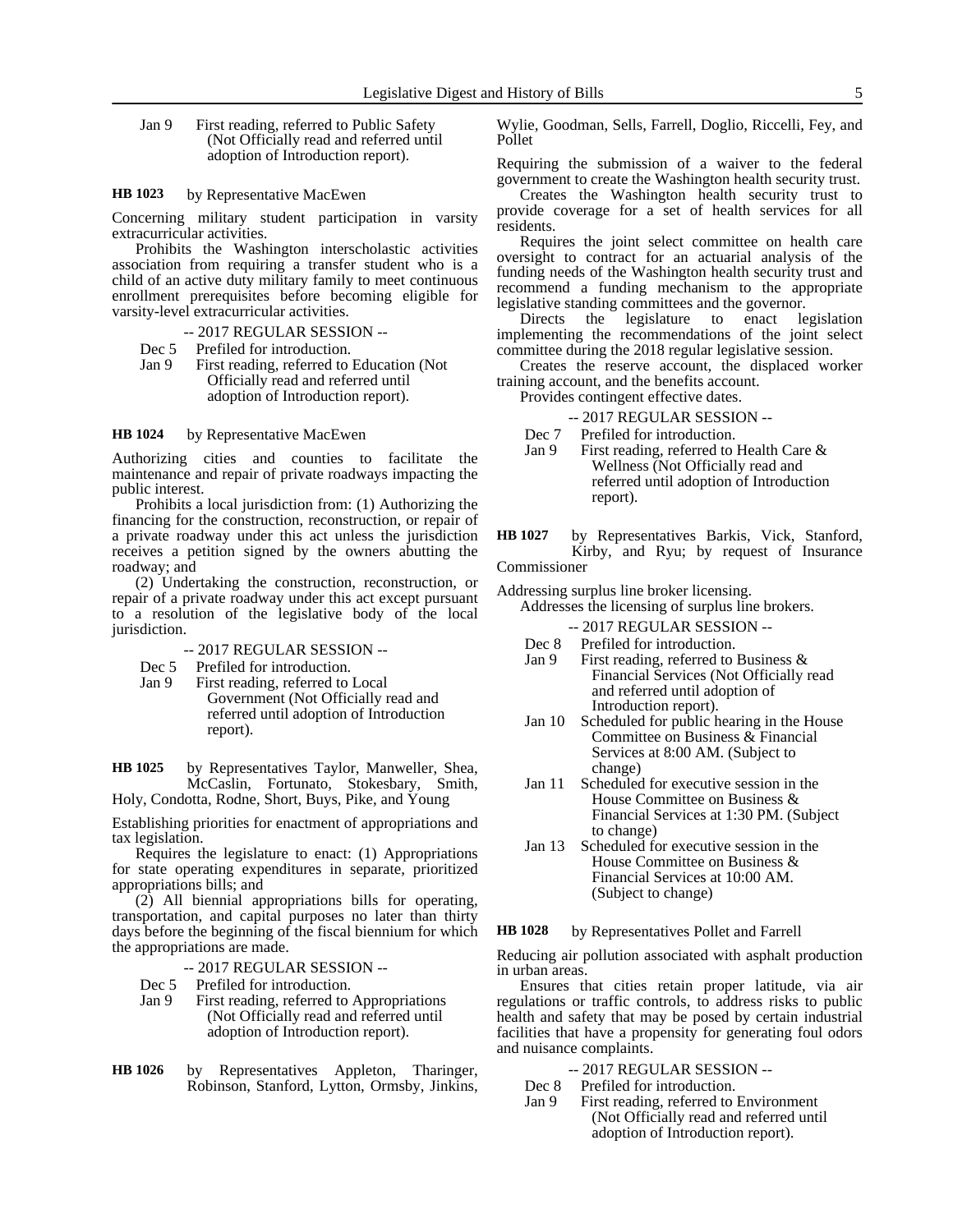Scheduled for public hearing in the House Committee on Environment at 2:00 PM. (Subject to change)

by Representatives Harmsworth, Young, Hargrove, Rodne, and Orcutt **HB 1029**

Modifying the election and authority of regional transit authority board members.

Revises regional transit authority provisions with regard to the election and authority of board members.

- -- 2017 REGULAR SESSION --
- Dec 8 Prefiled for introduction.<br>Jan 9 First reading, referred to
- First reading, referred to Transportation (Not Officially read and referred until adoption of Introduction report).
- by Representatives Harmsworth, Young, Griffey, Rodne, Shea, Hargrove, and Orcutt **HB 1030**

Authorizing the replacement of Interstate 405 express toll lanes with a general purpose lane and a high occupancy vehicle lane.

Establishes the eastside corridor congestion relief act.

Authorizes the department of transportation to designate one lane of traffic moving in each direction on interstate 405 as a high occupancy vehicle lane to be used by certain vehicles.

Requires the department of transportation, to the extent applicable, to create a fourth general purpose lane of traffic moving in each direction on interstate 405.

Repeals the interstate 405 express toll lanes operations account.

Requires any residual funds remaining in the account to be transferred to the motor vehicle fund to be used to construct new lanes on interstate 405.

-- 2017 REGULAR SESSION --

- Dec 8 Prefiled for introduction.
- Jan 9 First reading, referred to Transportation (Not Officially read and referred until adoption of Introduction report).
- by Representatives Lytton, Morris, Tarleton, Fitzgibbon, and Springer **HB 1031**

Concerning the use of unmanned aerial systems near certain protected marine species.

Prohibits an unmanned aerial system from approaching, in any manner, within two hundred yards as measured in any direction, including vertically, of a southern resident orca whale.

- -- 2017 REGULAR SESSION --
- Dec 13 Prefiled for introduction.
- Jan 9 First reading, referred to Technology & Economic Development (Not Officially read and referred until adoption of Introduction report).
- by Representatives Ryu, Orcutt, Kirby, Vick, Santos, Nealey, Appleton, Manweller, Sawyer, Muri, Blake, Goodman, Stonier, Ortiz-Self, **HB 1032**

Springer, Hargrove, Peterson, Tarleton, Pettigrew, Stokesbary, Farrell, Clibborn, Stanford, Lytton, and Pollet

Concerning the excise taxation of martial arts.

Redefines martial arts training and instruction that take place outside of a fitness facility in order to return these activities to their previous tax treatment.

-- 2017 REGULAR SESSION --

Dec 13 Prefiled for introduction.<br>Jan 9 First reading, referred to First reading, referred to Finance (Not Officially read and referred until adoption of Introduction report).

by Representatives Manweller, Hargrove, and **Haler HB 1033**

Expanding access to the state need grant by modifying awards for students attending private four-year institutions of higher education.

Requires students who enroll in a private four-year institution of higher education in this state for the 2018-2019 academic year or later to receive a base grant award no greater than the base grant award for students attending the least expensive public four-year institution of higher education.

-- 2017 REGULAR SESSION --

Dec 13 Prefiled for introduction.

Jan 9 First reading, referred to Higher Education (Not Officially read and referred until adoption of Introduction report).

#### by Representative Manweller **HB 1034**

Concerning legal actions against the state by state officials.

Authorizes the lieutenant governor, secretary of state, treasurer, auditor, superintendent of public instruction, commissioner of public lands, and insurance commissioner to institute or prosecute legal action against the state under the authority of his or her office if he or she has sought and obtained the written prior approval from the governor.

-- 2017 REGULAR SESSION --

- Dec 13 Prefiled for introduction.
- Jan 9 First reading, referred to Judiciary (Not Officially read and referred until adoption of Introduction report).
- Jan 12 Scheduled for public hearing in the House Committee on Judiciary at 1:30 PM. (Subject to change)

#### by Representative Manweller **HB 1035**

Ensuring the accuracy of prevailing wage survey data provided by interested parties.

Requires the department of labor and industries, when an interested party submits a wage survey form on behalf of a contractor or employer and the contractor or employer has not signed the survey form, to send a copy of the form to the contractor or employer and notify the contractor or employer of certain information.

-- 2017 REGULAR SESSION --

Dec 13 Prefiled for introduction.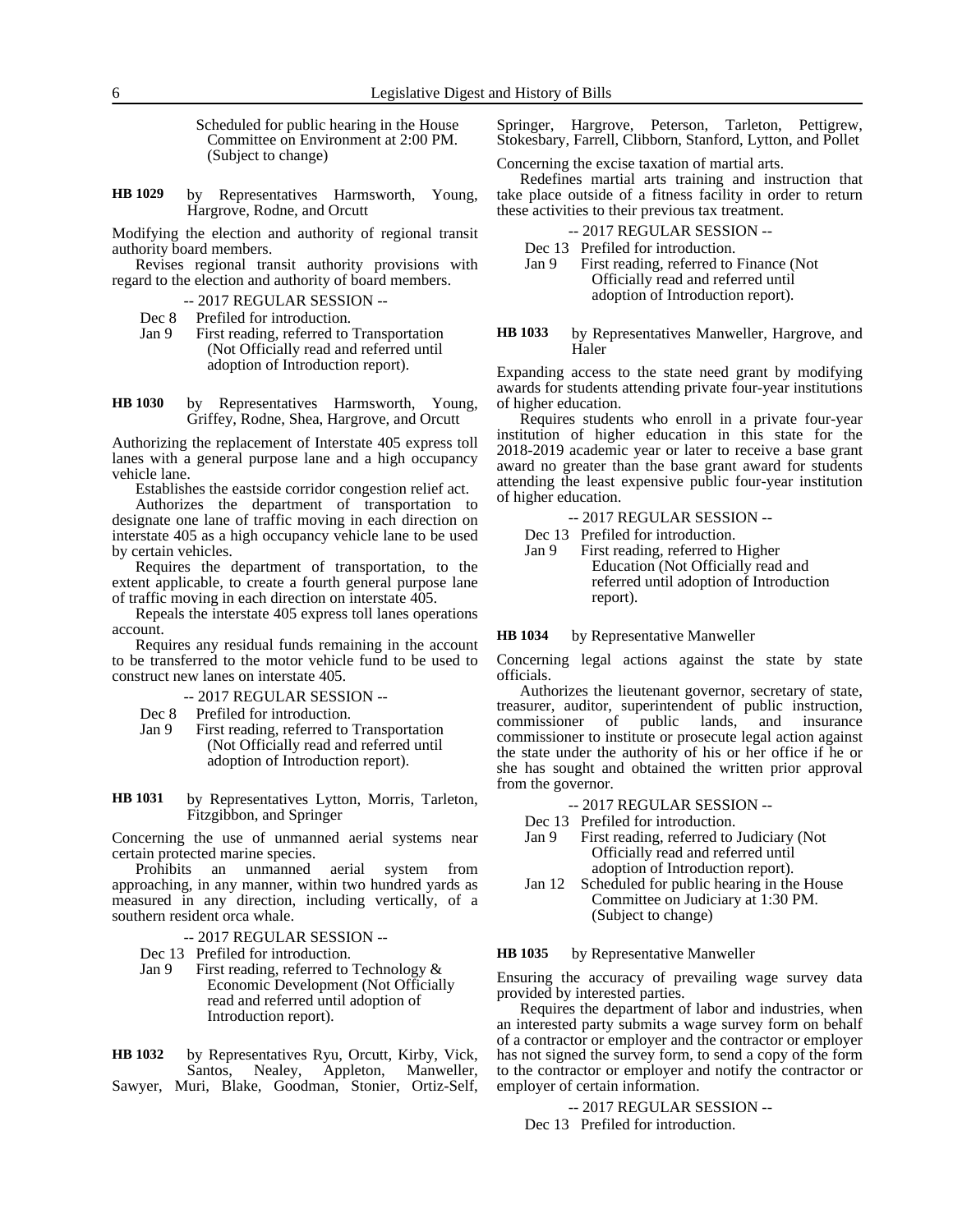Jan 9 First reading, referred to Labor & Workplace Standards (Not Officially read and referred until adoption of Introduction report).

by Representatives Harmsworth and Kirby **HB 1036**

Concerning business practices of registered tow truck operators by authorizing electronic records creation and storage.

Authorizes electronic records creation and storage by registered tow truck operators.

- -- 2017 REGULAR SESSION --
- Dec 13 Prefiled for introduction.<br>Jan 9 First reading, referred to
- First reading, referred to Transportation (Not Officially read and referred until adoption of Introduction report).
- Jan 12 Scheduled for public hearing in the House Committee on Transportation at 3:30 PM. (Subject to change)

by Representatives Stanford and Vick **HB 1037**

Concerning notice sent by and certain release of information affecting registered tow truck operators.

Modifies mailing requirements of tow truck operators when sending certain notifications to legal and registered vehicle owners.

Prohibits furnishing to an insurance company the abstract driving record of a registered tow truck operator.

- -- 2017 REGULAR SESSION --
- Dec 13 Prefiled for introduction.
- Jan 9 First reading, referred to Transportation (Not Officially read and referred until adoption of Introduction report).
- Jan 12 Scheduled for public hearing in the House Committee on Transportation at 3:30 PM. (Subject to change)

#### by Representatives Condotta and Stanford **HB 1038**

Increasing the number of tasting rooms allowed under a domestic winery license.

Changes the number of tasting rooms allowed, from two to four, for a domestic winery license.

- -- 2017 REGULAR SESSION --
- Dec 13 Prefiled for introduction.
- Jan 9 First reading, referred to Commerce & Gaming (Not Officially read and referred until adoption of Introduction report).
- Jan 12 Scheduled for public hearing in the House Committee on Commerce & Gaming at 9:00 AM. (Subject to change)

by Representatives Wylie and Condotta **HB 1039**

Allowing sales of growlers of wine.

Allows the sale of growlers of wine, except for fortified wine.

- -- 2017 REGULAR SESSION --
- Dec 13 Prefiled for introduction.
- Jan 9 First reading, referred to Commerce & Gaming (Not Officially read and

referred until adoption of Introduction report).

Jan 12 Scheduled for public hearing in the House Committee on Commerce & Gaming at 9:00 AM. (Subject to change)

by Representatives Wylie and Condotta **HB 1040**

Providing small winery tax relief.

Provides a tax exemption on a domestic winery's sales of the first twenty thousand gallons of wine in a calendar year, except any amount of the tax that may be designated for disbursement to the Washington wine commission.

-- 2017 REGULAR SESSION --

Dec 13 Prefiled for introduction.

- Jan 9 First reading, referred to Finance (Not Officially read and referred until adoption of Introduction report).
- by Representative Clibborn; by request of Department of Licensing **HB 1041**

Facilitating compliance with the federal REAL ID act by modifying driver's license and identicard design and fees.

Requires the department of licensing to mark a driver's license or identicard issued under chapter 46.20 RCW, in accordance with the requirements of 6 C.F.R. Sec. 37.71, except for those issued under RCW 46.20.202 (licenses and identicards issued for Canadian border crossing).

- -- 2017 REGULAR SESSION --
- Dec 14 Prefiled for introduction.
- Jan 9 First reading, referred to Transportation (Not Officially read and referred until adoption of Introduction report).
- by Representatives Springer, Harris, Jinkins, Fitzgibbon, and Tharinger; by request of Insurance Commissioner **HB 1042**

Eliminating the office of the insurance commissioner's school district or educational service district annual report.

Repeals the reporting requirement of the office of the insurance commissioner's school district or educational service district annual report.

- -- 2017 REGULAR SESSION --
- Dec 15 Prefiled for introduction.
- Jan 9 First reading, referred to Appropriations (Not Officially read and referred until adoption of Introduction report).

by Representatives Robinson, Harris, Clibborn, Riccelli, Cody, Jinkins, and Tharinger; by request of Insurance Commissioner **HB 1043**

Addressing nonpublic personal health information.

Prohibits the insurance commissioner from disclosing nonpublic personal health information except in the furtherance of regulatory or legal action brought as a part of the insurance commissioner's official duties.

- -- 2017 REGULAR SESSION --
- Dec 15 Prefiled for introduction.<br>Jan 9 First reading, referred to
- First reading, referred to Health Care  $\&$ Wellness (Not Officially read and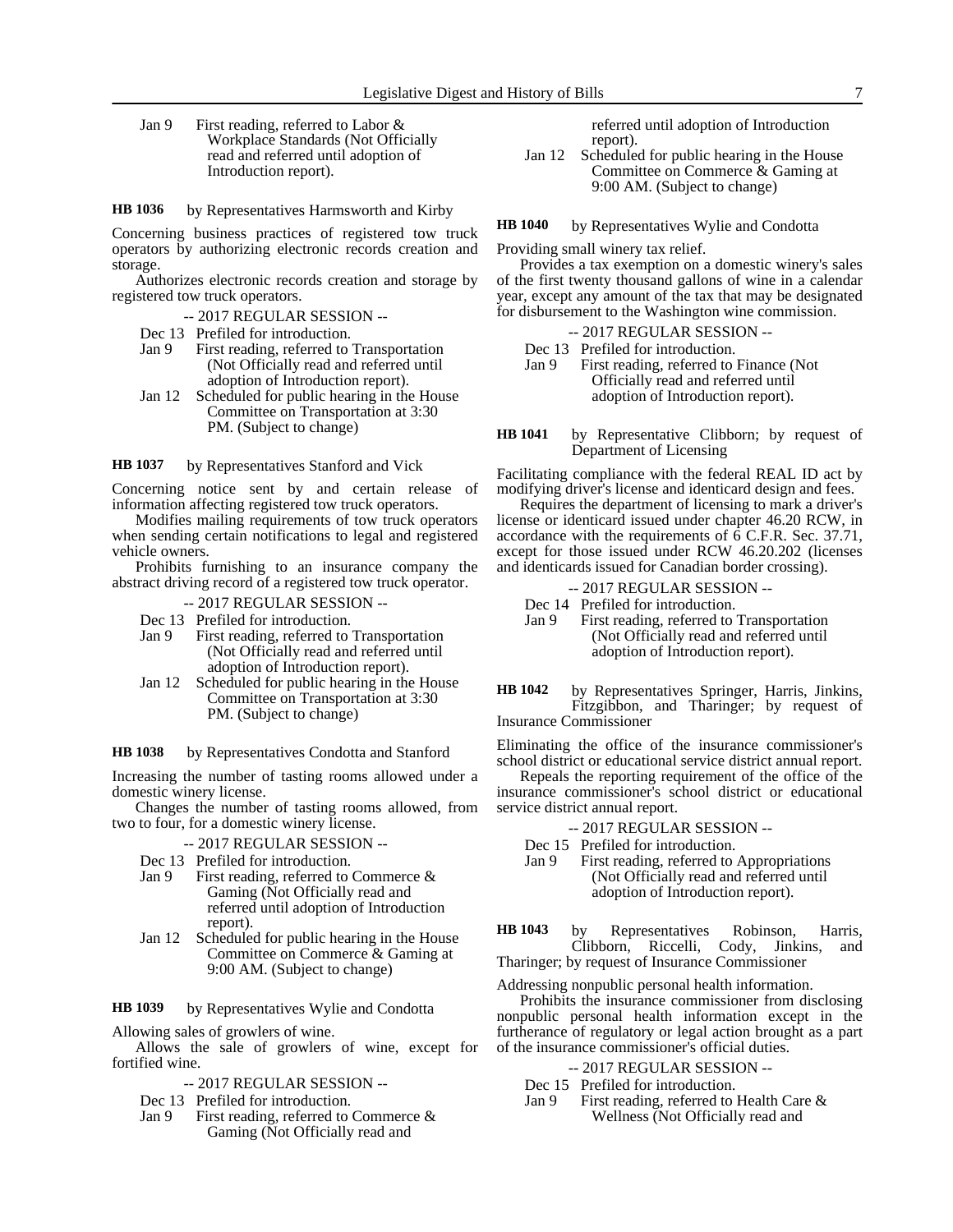referred until adoption of Introduction report).

#### by Representative MacEwen **HB 1044**

Concerning the funding of homeownership projects through the housing trust fund.

Requires the department of commerce, when using money from the housing trust fund and other legislative appropriations to finance loans or grant projects that will provide housing for persons and families with special housing needs and certain incomes, to use at least twentyfive percent of the money used in any given funding cycle for homeownership projects.

-- 2017 REGULAR SESSION --

- Dec 15 Prefiled for introduction.
- Jan 9 First reading, referred to Community Development, Housing & Tribal Affairs (Not Officially read and referred until adoption of Introduction report).

by Representative Kirby; by request of Department of Financial Institutions **HB 1045**

Addressing licensing and enforcement provisions applicable to money transmitters and currency exchanges under the uniform money services act.

Revises the uniform money services act with regard to licensing and enforcement provisions applicable to money transmitters and currency exchanges.

- -- 2017 REGULAR SESSION --
- Dec 15 Prefiled for introduction.
- Jan 9 First reading, referred to Business  $\&$ Financial Services (Not Officially read and referred until adoption of Introduction report).
- Jan 10 Scheduled for public hearing in the House Committee on Business & Financial Services at 8:00 AM. (Subject to change)
- Jan 11 Scheduled for executive session in the House Committee on Business & Financial Services at 1:30 PM. (Subject to change)
- Jan 13 Scheduled for executive session in the House Committee on Business & Financial Services at 10:00 AM. (Subject to change)

#### by Representative MacEwen **HB 1046**

Concerning certificates of academic and individual achievement.

Discontinues certificates of academic and individual achievement as graduation requirements.

Requires school districts to prepare plans for and notify students and their parents or legal guardians to assure: (1) Continued progress in academic achievement as a foundation for high school graduation; and

(2) That students are on track for high school graduation.

-- 2017 REGULAR SESSION --

Dec 22 Prefiled for introduction.

Jan 9 First reading, referred to Education (Not Officially read and referred until adoption of Introduction report).

#### by Representative Peterson **HB 1047**

Protecting the public's health by creating a system for safe and secure collection and disposal of unwanted medications.

Establishes a drug take-back program for the safe and secure collection and disposal of unwanted medications.

Exempts the following from public disclosure under the public records act: Proprietary information submitted to the department of health under this act.

Creates the secure drug take-back program account.

-- 2017 REGULAR SESSION --

- Dec 23 Prefiled for introduction.
- Jan 9 First reading, referred to Health Care & Wellness (Not Officially read and referred until adoption of Introduction report).

#### by Representative Morris **HB 1048**

Promoting a sustainable, local renewable energy industry through modifying renewable energy system tax incentives and providing guidance for renewable energy system component recycling.

Modifies renewable energy system tax incentives and provides guidance for renewable energy system component recycling in order to promote a sustainable, local renewable energy industry.

- -- 2017 REGULAR SESSION --
- Dec 23 Prefiled for introduction.
- Jan 9 First reading, referred to Technology & Economic Development (Not Officially read and referred until adoption of Introduction report).
- Jan 12 Scheduled for public hearing in the House Committee on Technology & Economic Development at 1:30 PM. (Subject to change)

by Representative Morris **HB 1049**

Concerning unmanned aircraft. Regulates unmanned aircraft.

-- 2017 REGULAR SESSION --

- Dec 23 Prefiled for introduction.
- Jan 9 First reading, referred to Technology & Economic Development (Not Officially read and referred until adoption of Introduction report).
- Jan 10 Scheduled for public hearing in the House Committee on Technology & Economic Development at 10:00 AM. (Subject to change)

by Representative DeBolt **HB 1050**

Concerning the financing of Chehalis basin flood damage reduction and habitat restoration projects.

Authorizes the state finance committee to issue general obligation bonds to provide funds to finance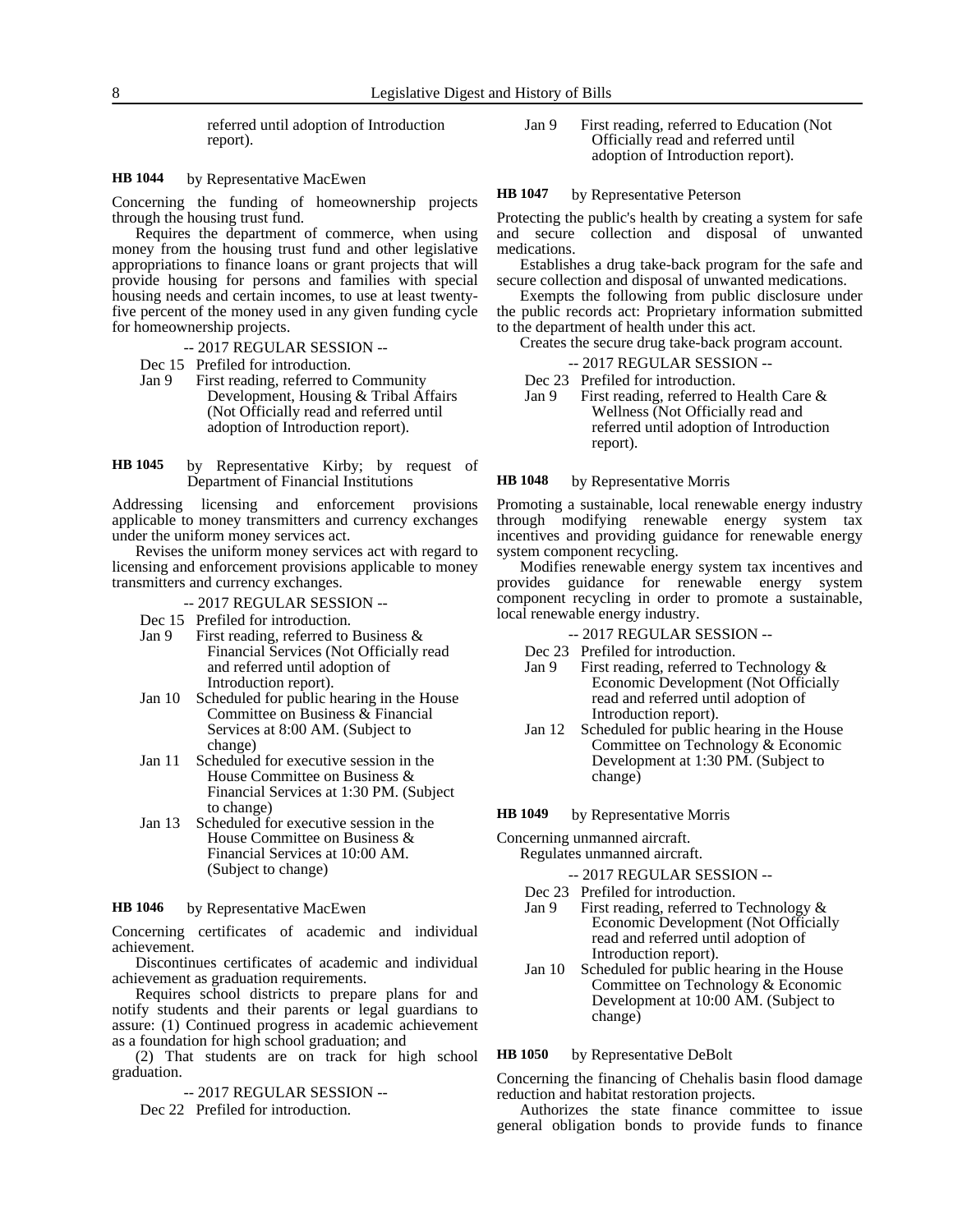Chehalis basin flood damage reduction and aquatic species habitat restoration projects.

Creates the Chehalis basin taxable account.

-- 2017 REGULAR SESSION --

- Dec 28 Prefiled for introduction.
- Jan 9 First reading, referred to Capital Budget (Not Officially read and referred until adoption of Introduction report).

#### by Representative DeBolt **HB 1051**

Concerning financing essential public infrastructure.

Improves access and reliability to low-cost financing for local government infrastructure projects by authorizing public works bonds when local governments can demonstrate: (1) The importance of the project;

(2) Their difficulties accessing existing private credit markets for borrowings at reasonable interest rates; and

(3) The ability to reliably repay their share of the state's total cost of retiring the public works bonds.

Makes changes to the existing public works program and creates the public works financing assistance program.

Creates the public works financing assistance account and the public works financing assistance bond repayment account.

Takes effect January 1, 2018, if the proposed amendment to Article VIII, section 1 of the state Constitution, contained in House Joint Resolution No. .... (H-0423/17), is approved by voters at the next general election.

Makes an appropriation from the public works assistance account to the department of commerce for the purpose of providing loans to local governments for infrastructure projects.

- -- 2017 REGULAR SESSION --
- Dec 28 Prefiled for introduction.
- Jan 9 First reading, referred to Capital Budget (Not Officially read and referred until adoption of Introduction report).

#### by Representative Sawyer **HB 1052**

Repealing the requirement that credentialing authorities suspend a person's occupational credential for nonpayment or default of certain student loans.

Eliminates the requirement that credentialing authorities suspend a person's occupational credential for nonpayment or default of certain student loans.

### -- 2017 REGULAR SESSION --

- Jan 3 Prefiled for introduction.
- Jan 9 First reading, referred to Business & Financial Services (Not Officially read and referred until adoption of Introduction report).
- Jan 11 Scheduled for public hearing in the House Committee on Business & Financial Services at 1:30 PM. (Subject to change)
- Jan 13 Scheduled for executive session in the House Committee on Business & Financial Services at 10:00 AM. (Subject to change)

by Representatives Reeves, Vick, and Kirby **HB 1053**

- Addressing the Washington state credit union act. Revises the Washington state credit union act.
	- -- 2017 REGULAR SESSION --
	- Jan 3 Prefiled for introduction.
	- Jan 9 First reading, referred to Business & Financial Services (Not Officially read and referred until adoption of Introduction report).
	- Jan 10 Scheduled for public hearing in the House Committee on Business & Financial Services at 8:00 AM. (Subject to change)
	- Jan 11 Scheduled for executive session in the House Committee on Business & Financial Services at 1:30 PM. (Subject to change)
	- Jan 13 Scheduled for executive session in the House Committee on Business & Financial Services at 10:00 AM. (Subject to change)

by Representatives Harris, Cody, Orwall, DeBolt, Johnson, McBride, Clibborn, Short, Pettigrew, Robinson, Fey, Kilduff, Riccelli, Ryu, Nealey, Goodman, Tharinger, Stanford, Frame, Stokesbary, Pollet, Jinkins, and Haler; by request of Attorney General and Department of Health **HB 1054**

Concerning the age of individuals at which sale or distribution of tobacco and vapor products may be made.

Raises the legal age to twenty-one years in order for the sale or distribution of tobacco and vapor products to be made.

### -- 2017 REGULAR SESSION --

- Jan 4 Prefiled for introduction.
- Jan 9 First reading, referred to Health Care & Wellness (Not Officially read and referred until adoption of Introduction report).

by Representatives Kilduff, Muri, Haler, Shea, Appleton, Klippert, Lovick, Stokesbary, Stanford, Jinkins, Reeves, and MacEwen; by request of Attorney General **HB 1055**

Concerning pro bono legal services for military service members, veterans, and their families.

Creates the office of military and veteran legal assistance within the office of the attorney general to promote and facilitate civil legal assistance programs, pro bono services, and self-help services for military service members, veterans, and their family members domiciled or stationed in this state.

-- 2017 REGULAR SESSION --

- Jan 4 Prefiled for introduction.
- Jan 9 First reading, referred to Judiciary (Not Officially read and referred until adoption of Introduction report).
- Jan 11 Scheduled for public hearing in the House Committee on Judiciary at 8:00 AM. (Subject to change)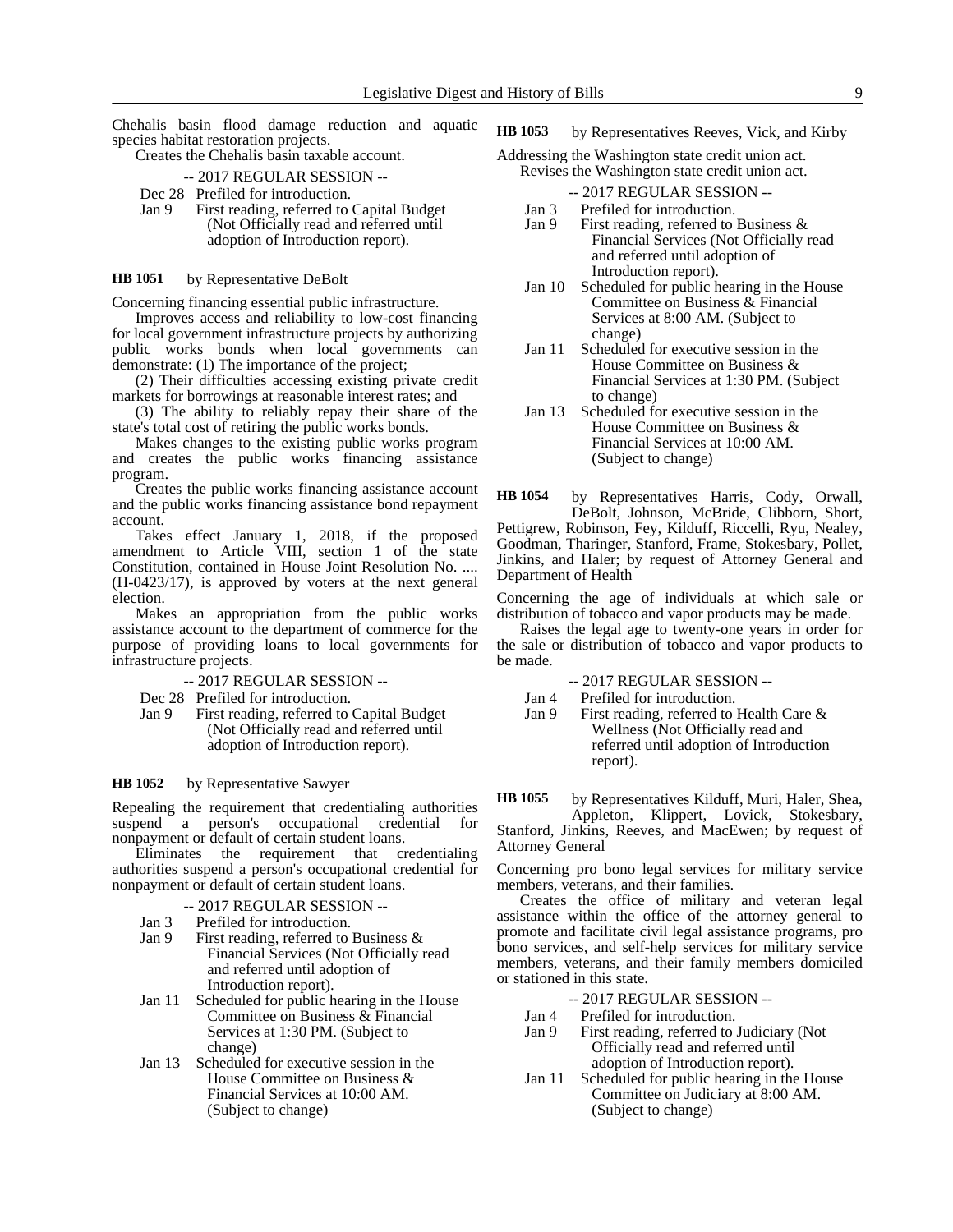by Representatives Kilduff, Muri, Appleton, Shea, Lovick, MacEwen, Stanford, and Reeves; by request of Attorney General **HB 1056**

Concerning consumer protections for military service members on active duty.

Revises the Washington service members' civil relief act with regard to consumer protections for military service members on active duty.

- -- 2017 REGULAR SESSION --
- Jan 4 Prefiled for introduction.
- Jan 9 First reading, referred to Judiciary (Not Officially read and referred until adoption of Introduction report).
- Jan 11 Scheduled for public hearing in the House Committee on Judiciary at 8:00 AM. (Subject to change)

by Representatives Orwall, Shea, Pollet, and Van Werven; by request of Attorney General **HB 1057**

Providing information to students about education loans.

Establishes the Washington student loan transparency act.

Requires students who are pursuing higher education in this state to receive periodic notifications about their student loan debt.

Requires the student achievement council, the workforce training and education coordinating board, or the department of licensing to develop a form for reporting compliance by certain institutions.

-- 2017 REGULAR SESSION --

- Jan 4 Prefiled for introduction.
- Jan 9 First reading, referred to Higher Education (Not Officially read and referred until adoption of Introduction report).

#### by Representative MacEwen **HB 1058**

Changing provisions relating to court-ordered restitution in certain criminal cases.

Revises court-ordered restitution provisions regarding the postponement of the commencement of payments and the inability of an offender to make payments.

- -- 2017 REGULAR SESSION --
- Jan 4 Prefiled for introduction.
- Jan 9 First reading, referred to Public Safety (Not Officially read and referred until adoption of Introduction report).

by Representatives Lytton and Sullivan **HB 1059**

Delaying implementation of revisions to the school levy lid.

Extends current statutory policies on local enrichment through calendar year 2019 to promote a school district's ability to plan for the future during the 2017 transition period.

- -- 2017 REGULAR SESSION --
- Jan 4 Prefiled for introduction.<br>Jan 9 First reading, referred to
- First reading, referred to Appropriations (Not Officially read and referred until adoption of Introduction report).
- Jan 11 Scheduled for public hearing in the House Committee on Appropriations at 3:30 PM. (Subject to change)
- Jan 12 Scheduled for executive session in the House Committee on Appropriations at 3:30 PM. (Subject to change)

by Representatives Blake and J. Walsh **HB 1060**

Concerning the administration of marijuana to students for medical purposes.

Requires a school district to permit a student who meets certain requirements to consume marijuana for medical purposes on school grounds, aboard a school bus, or while attending a school-sponsored event.

Requires the board of directors of a school district to adopt a policy that authorizes parents, guardians, and primary caregivers to administer marijuana to a student for medical purposes while the student is on school grounds, aboard a school bus, or attending a schoolsponsored event.

- -- 2017 REGULAR SESSION --
- Jan 4 Prefiled for introduction.<br>Jan 9 First reading, referred to
- First reading, referred to Education (Not Officially read and referred until adoption of Introduction report).
- by Representatives Stanford, Vick, and Springer **HB 1061**

Concerning collection agency transaction fees for processing electronic payments.

Allows a licensee or employee of a licensee, under the collection agency act, to collect or attempt to collect in addition to the principal amount of a claim, a transaction fee for processing a credit card payment.

-- 2017 REGULAR SESSION --

- Jan 5 Prefiled for introduction.
- Jan 9 First reading, referred to Business & Financial Services (Not Officially read and referred until adoption of Introduction report).

by Representatives Lovick, Harmsworth, Sells, Hayes, Robinson, Haler, Chandler, **HB 1062**

Dent, Kagi, Smith, Ryu, Ortiz-Self, Peterson, and Stanford

Concerning determination of the benchmark rate in Snohomish county for certain community residential services.

Requires the department of social and health services to use the King county classification for the purposes of determining the benchmark rate in Snohomish county for supported living services, group homes, group training homes, or licensed staffed residential homes.

- -- 2017 REGULAR SESSION --
- Jan 5 Prefiled for introduction.
- Jan 9 First reading, referred to Appropriations (Not Officially read and referred until adoption of Introduction report).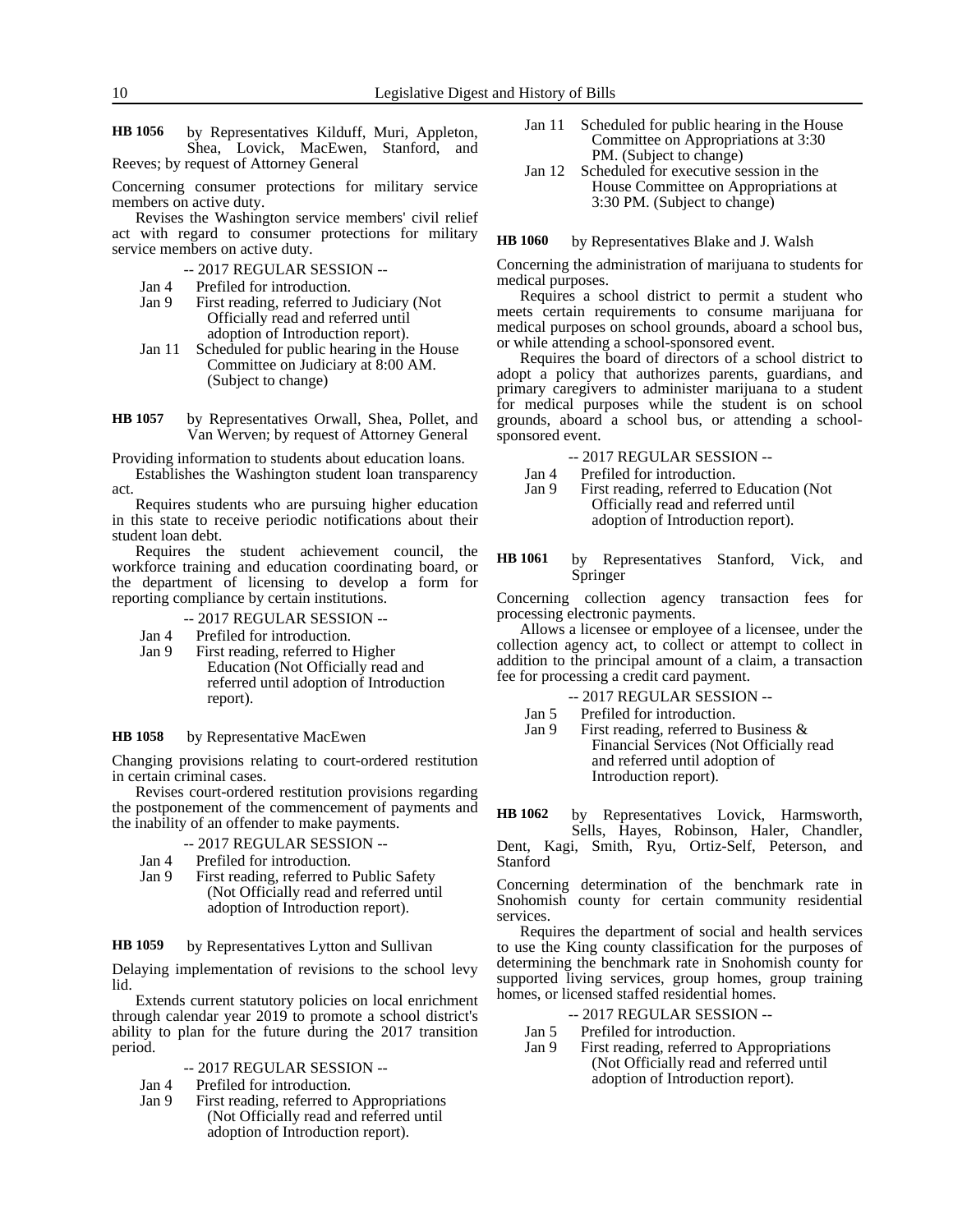#### by Representatives Morris and Lytton **HB 1063**

Allowing federally recognized tribes with lands held in trust in a county that is west of the Cascade mountain range that borders Puget Sound with a population of at least one hundred eighteen thousand, but less than two hundred fifty thousand, persons to enter into agreements regarding fuel taxes.

Authorizes the governor to enter into an agreement, with regard to fuel taxes, with a federally recognized Indian tribe that has lands held in trust by the United States government in certain counties.

- -- 2017 REGULAR SESSION --
- Jan 5 Prefiled for introduction.<br>Jan 9 First reading, referred to
- First reading, referred to Community Development, Housing & Tribal Affairs (Not Officially read and referred until adoption of Introduction report).

by Representatives Morris and Smith; by request of Utilities & Transportation Commission **HB 1064**

Removing expiration dates, obsolete dates, and an outdated statutory reference from the enforcement provisions of the underground utility damage prevention act.

Revises the underground utility damage prevention act to remove expiration and obsolete dates and an outdated statutory reference.

- -- 2017 REGULAR SESSION --
- Jan 5 Prefiled for introduction.
- Jan 9 First reading, referred to Technology & Economic Development (Not Officially read and referred until adoption of Introduction report).
- Jan 12 Scheduled for public hearing in the House Committee on Technology & Economic Development at 1:30 PM. (Subject to change)

#### by Representative Kirby **HB 1065**

Concerning penalties for marijuana offenses.

Addresses offenses for the delivery or possession of marijuana.

-- 2017 REGULAR SESSION --

- Jan 6 Prefiled for introduction.
- Jan 9 First reading, referred to Commerce & Gaming (Not Officially read and referred until adoption of Introduction report).

#### by Representative Kirby **HB 1066**

Authorizing funeral planning and funeral services as noninsurance benefits under group life and disability insurance policies.

Authorizes life insurers and disability insurers, with prior approval of the insurance commissioner, to include funeral planning and funeral services or discounts on the planning and services as part of a policy or certificate of group life insurance or group disability insurance, as applicable.

- -- 2017 REGULAR SESSION --
- Jan 6 Prefiled for introduction.
- Jan 9 First reading, referred to Business & Financial Services (Not Officially read and referred until adoption of Introduction report).
- by Representative Ormsby; by request of Office of Financial Management **HB 1067**
- Making 2017-2019 fiscal biennium operating appropriations.
- Makes 2017-2019 fiscal biennium operating appropriations.
	- -- 2017 REGULAR SESSION --
	- Jan 6 Prefiled for introduction.
	- Jan 9 First reading, referred to Appropriations (Not Officially read and referred until adoption of Introduction report). Scheduled for public hearing in the House Committee on Appropriations at 3:30 PM. (Subject to change)
	- Jan 12 Scheduled for public hearing in the House Committee on Appropriations at 3:30 PM. (Subject to change)
- by Representative Ormsby; by request of Office of Financial Management **HB 1068**
- Making 2017 supplemental operating appropriations. Makes 2017 supplemental operating appropriations.
	- -- 2017 REGULAR SESSION --
	- Jan 6 Prefiled for introduction.
	- Jan 9 First reading, referred to Appropriations (Not Officially read and referred until adoption of Introduction report). Scheduled for public hearing in the House Committee on Appropriations at 3:30 PM. (Subject to change)
	- Jan 12 Scheduled for public hearing in the House Committee on Appropriations at 3:30 PM. (Subject to change)

#### by Representative Jinkins **HB 1069**

Concerning procedures for enforcing outpatient civil commitment orders.

Revises the involuntary treatment act with regard to procedures for enforcing outpatient civil commitment orders.

- -- 2017 REGULAR SESSION --
- Jan 6 Prefiled for introduction.<br>Jan 9 First reading, referred to First reading, referred to Judiciary (Not Officially read and referred until adoption of Introduction report).
- Jan 12 Scheduled for public hearing in the House Committee on Judiciary at 1:30 PM. (Subject to change)

#### by Representative Jinkins **HB 1070**

Concerning filing fee surcharges for funding dispute resolution centers.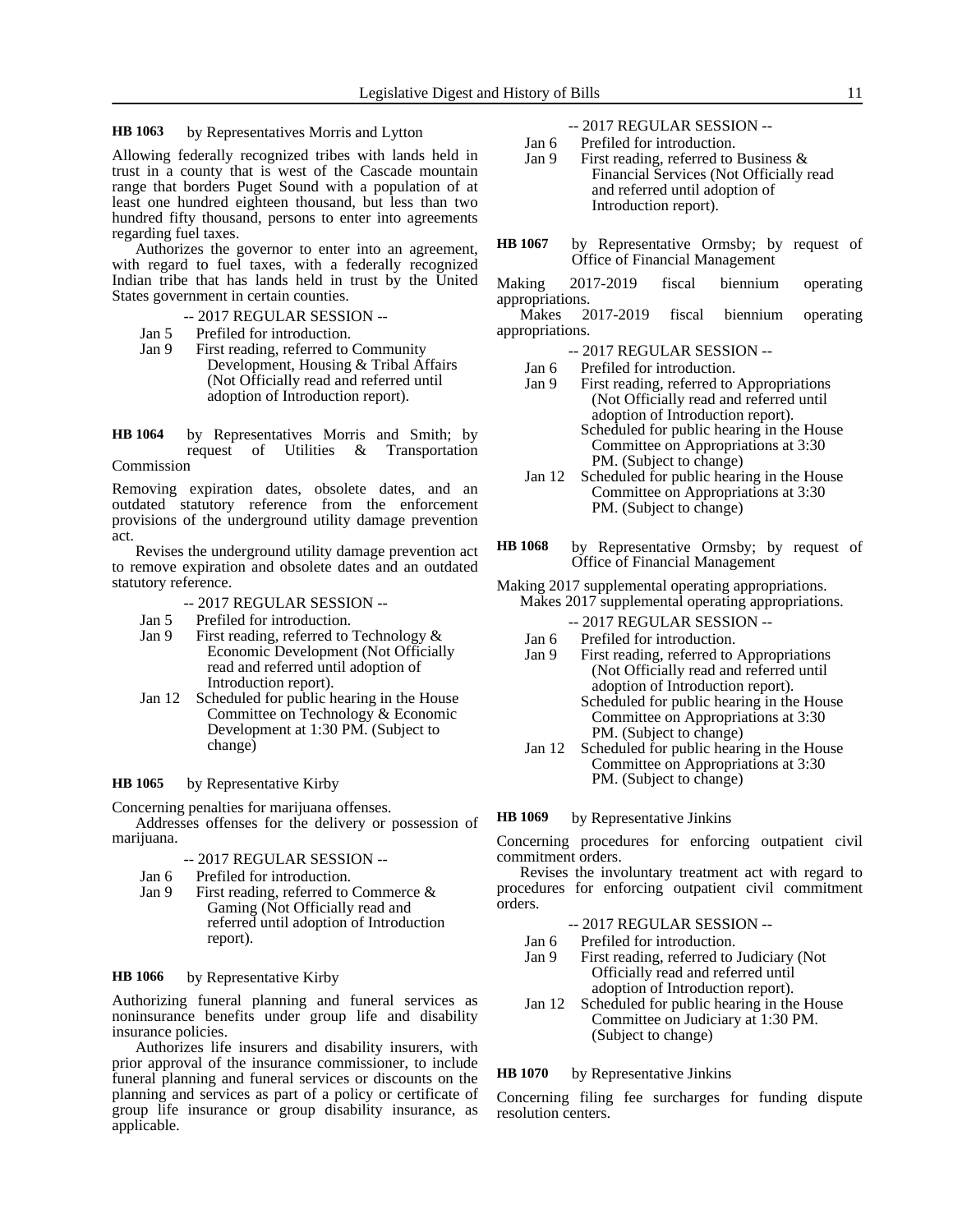Funds dispute resolution centers by: (1) Increasing the surcharge on each civil filing fee in district court and for small claims actions; and

(2) Establishing a surcharge of up to twenty dollars on each civil filing fee in superior court.

- -- 2017 REGULAR SESSION --
- Jan 6 Prefiled for introduction.
- Jan 9 First reading, referred to Judiciary (Not Officially read and referred until adoption of Introduction report).
- Jan 12 Scheduled for public hearing in the House Committee on Judiciary at 1:30 PM. (Subject to change)

#### by Representatives Kirby and Vick **HB 1071**

Repealing an expiration date for legislation enacted in 2015 regarding pawnbroker fees and interest rates.

Repeals the July 1, 2018, expiration date for the amendments, by chapter 294, Laws of 2015, to RCW 19.60.060 (pawnbroker fees and interest).

-- 2017 REGULAR SESSION --

- Jan 6 Prefiled for introduction.
- Jan 9 First reading, referred to Business  $\&$ Financial Services (Not Officially read and referred until adoption of Introduction report).

#### by Representative Koster **HB 1072**

Concerning determination of the constitutionality of legislative acts.

Establishes the balance of powers restoration act to restore the balance of powers between and among the branches of government as established by the people in the state Constitution.

- -- 2017 REGULAR SESSION --
- Jan 6 Prefiled for introduction.
- Jan 9 First reading, referred to Judiciary (Not Officially read and referred until adoption of Introduction report).

### **House Joint Memorials**

by Representatives Shea, Taylor, and McCaslin **HJM 4000**

Petitioning for the creation of a new state in eastern Washington.

Petitions for the creation of a new state in eastern Washington.

-- 2017 REGULAR SESSION --

- Dec 5 Prefiled for introduction.
- Jan 9 First reading, referred to State Government (Not Officially read and referred until adoption of Introduction report).

#### by Representative Sawyer **HJM 4001**

Concerning the coordination of legislation and regulations to increase the portability of occupational credentials between Washington, Oregon, and California.

Petitions for the coordination of legislation and regulations to increase the portability of occupational credentials between Washington, Oregon, and California.

-- 2017 REGULAR SESSION --

- Jan 3 Prefiled for introduction.
- Jan 9 First reading, referred to Business  $\&$ Financial Services (Not Officially read and referred until adoption of Introduction report).

### **House Joint Resolutions**

#### by Representative DeBolt **HJR 4200**

Amending the Constitution to allow the state to guarantee debt issued on behalf of a political subdivision for essential public infrastructure.

Proposes an amendment to the state Constitution to allow the state to guarantee debt issued on behalf of a political subdivision for essential public infrastructure.

-- 2017 REGULAR SESSION --

Dec 28 Prefiled for introduction.

Jan 9 First reading, referred to Capital Budget (Not Officially read and referred until adoption of Introduction report).

# **House Concurrent Resolutions**

by Representative Cody **HCR 4400**

Naming the building at 1063 Capitol Way "The Helen Sommers Building."

Names the building at 1063 Capitol Way The Helen Sommers Building.

- -- 2017 REGULAR SESSION --
- Jan 4 Prefiled for introduction.<br>Jan 9 First reading, referred to
- First reading, referred to State Government (Not Officially read and referred until adoption of Introduction report).

by Representatives Sullivan and Kretz **HCR 4401**

Calling a Joint Session of the Legislature.

- Calls a joint session of the legislature.
	- -- 2017 REGULAR SESSION --
	- Jan 5 Prefiled for introduction.<br>Jan 9 First Reading.
	- First Reading.
		- Rules suspended. Placed on Third Reading. Third reading, adopted.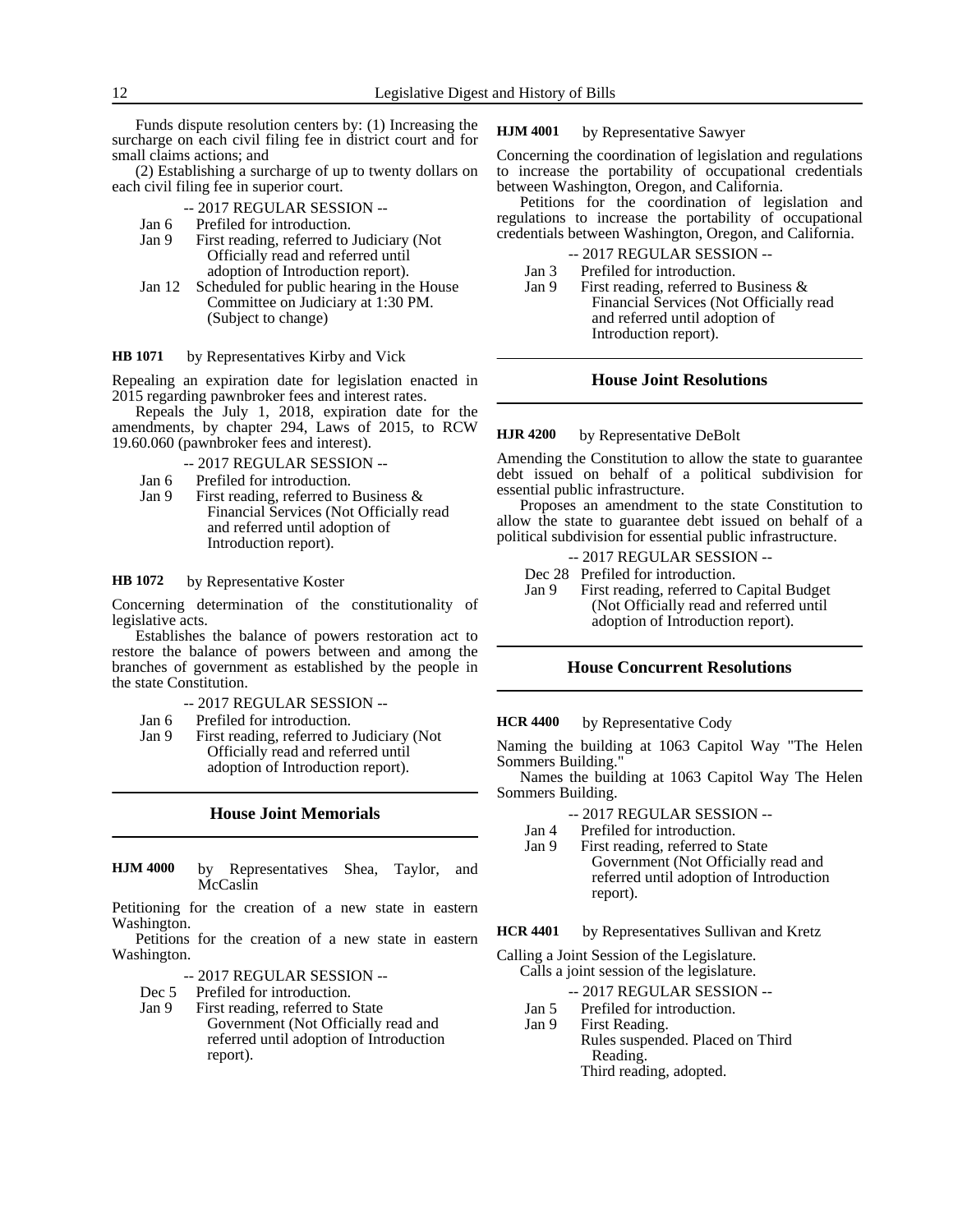# **Senate Bills**

by Senator McCoy **SB 5000**

Concerning the use of deadly force by law enforcement and corrections officers.

Improves the use of deadly force statute in a manner that:  $(1)$  Protects the sanctity of all human life, makes clear that the force used must be necessary and proportional and only be used as a last resort;

(2) Adds more specific language regarding the threat that must be present to justify the use of deadly force; and

(3) Revises language describing officer accountability for unjustified uses of deadly force.

- -- 2017 REGULAR SESSION --
- Dec 5 Prefiled for introduction.<br>Jan 9 First reading, referred to

First reading, referred to Law & Justice.

by Senators O'Ban, Angel, Miloscia, Becker, Padden, Honeyford, and King **SB 5001**

Modifying the election and authority of regional transit authority board members.

Revises regional transit authority provisions with regard to the election and authority of board members.

- -- 2017 REGULAR SESSION --
- Dec 5 Prefiled for introduction.
- Jan 9 First reading, referred to Transportation.

#### by Senator Honeyford **SB 5002**

Requiring certain water banks to replace leased water rights provided for mitigation with water rights that will be permanently available.

Requires a county-operated water bank that leases water rights to offer for mitigation to replace the rights with rights that will be permanently available for mitigation before the expiration of the lease.

- -- 2017 REGULAR SESSION --
- Dec 12 Prefiled for introduction.
- Jan 9 First reading, referred to Agriculture, Water, Trade & Economic Development.
- Jan 12 Scheduled for public hearing in the Senate Committee on Agriculture, Water, and Trade & Economic Development at 8:00 AM. (Subject to change)

#### by Senators Honeyford and Warnick **SB 5003**

Clarifying the authority of the department of ecology regarding minimum flows.

Declares that the legislature: (1) Recognizes that the department of ecology has been given the responsibility to approve certain uses of water and that the state has enacted policies providing for the preservation of fish through the establishment of minimum flows; and

(2) Intends to ensure that these broad objectives may be met by providing increased flexibility to allow for the use of water and preservation of fish.

-- 2017 REGULAR SESSION --

- Dec 12 Prefiled for introduction.
- Jan 9 First reading, referred to Agriculture, Water, Trade & Economic Development.
- Jan 12 Scheduled for public hearing in the Senate Committee on Agriculture, Water, and Trade & Economic Development at 8:00 AM. (Subject to change)

by Senators Honeyford, Takko, and Warnick **SB 5004**

Concerning outdoor burning of organic waste derived from pruning by commercial berry growers.

Allows outdoor burning of organic waste derived from pruning by commercial berry growers.

- -- 2017 REGULAR SESSION --
- Dec 12 Prefiled for introduction.
- Jan 9 First reading, referred to Agriculture, Water, Trade & Economic Development.

by Senators Padden, Takko, and Warnick **SB 5005**

Identifying certain water rights held by municipal water suppliers as water rights available for municipal water supply purposes.

Requires the department of ecology, if certain conditions are met and if requested by a municipal water supplier, to amend the water right documents and related records to identify irrigation purpose of use water rights or agricultural irrigation purpose of use water rights as being for municipal water supply purposes without reducing the amount of water available under the water rights.

- -- 2017 REGULAR SESSION --
- Dec 12 Prefiled for introduction.
- Jan 9 First reading, referred to Agriculture, Water, Trade & Economic Development.
- Jan 12 Scheduled for public hearing in the Senate Committee on Agriculture, Water, and Trade & Economic Development at 8:00 AM. (Subject to change)

by Senators Keiser and King **SB 5006**

Allowing beer and/or wine specialty shop licensees to sell products made by distillers that produce sixty thousand gallons or less of spirits per year.

Addresses the sale of spirits produced by a craft distillery or a distiller and the sale of malt liquor by beer and/or wine specialty shop licensees.

- -- 2017 REGULAR SESSION --
- Dec 13 Prefiled for introduction.<br>Jan 9 First reading, referred to
- First reading, referred to Commerce  $\&$ Labor.
- by Senators Angel and Mullet; by request of Insurance Commissioner **SB 5007**

Addressing surplus line broker licensing. Addresses the licensing of surplus line brokers.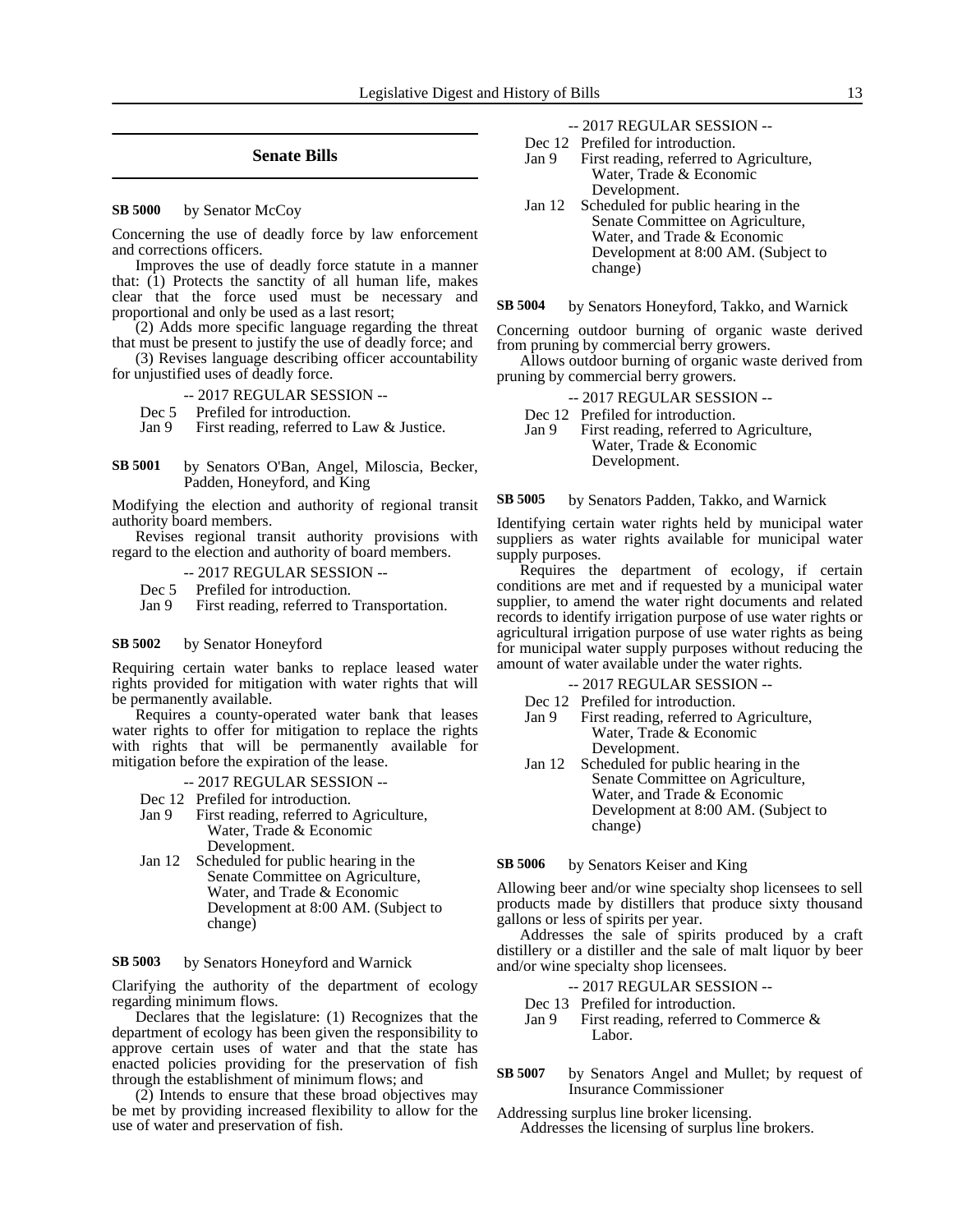-- 2017 REGULAR SESSION --

Dec 13 Prefiled for introduction.

Jan 9 First reading, referred to Financial Institutions & Insurance.

by Senator King; by request of Department of Licensing **SB 5008**

Facilitating compliance with the federal REAL ID act by modifying driver's license and identicard design and fees.

Requires the department of licensing to mark a driver's license or identicard issued under chapter 46.20 RCW, in accordance with the requirements of 6 C.F.R. Sec. 37.71, except for those issued under RCW 46.20.202 (licenses and identicards issued for Canadian border crossing).

- -- 2017 REGULAR SESSION --
- Dec 13 Prefiled for introduction.

Jan 9 First reading, referred to Transportation.

#### by Senator Ericksen **SB 5009**

Concerning offenses involving economic disruption.

Establishes the preventing economic disruption act. Authorizes the prosecuting attorney to file a special allegation when sufficient evidence exists to show that an accused or accomplice committed an offense to cause an economic disruption.

Requires the court, in a criminal case in which there has been a special allegation and the accused has been convicted of the underlying crime, to make a finding of fact before sentencing whether the person committed the offense to cause an economic disruption.

- -- 2017 REGULAR SESSION --
- Dec 15 Prefiled for introduction.

Jan 9 First reading, referred to Law & Justice.

#### by Senator Warnick **SB 5010**

Promoting water conservation by protecting certain water rights from relinquishment.

Prohibits the relinquishment of certain water rights if the right is used for irrigation or agricultural purposes and is not exercised to the full extent of the right due to the implementation of water conservation or water use efficiency measures.

- -- 2017 REGULAR SESSION --
- 
- Dec 19 Prefiled for introduction.<br>Jan 9 First reading, referred to First reading, referred to Agriculture, Water, Trade & Economic Development.
- Jan 12 Scheduled for public hearing in the Senate Committee on Agriculture, Water, and Trade & Economic Development at 8:00 AM. (Subject to change)

by Senators Pedersen, Padden, Frockt, and Fain; by request of Washington State Bar Association **SB 5011**

Concerning the business corporation act.

Revises the Washington business corporation act.

-- 2017 REGULAR SESSION --

Dec 21 Prefiled for introduction.

- Jan 9 First reading, referred to Law & Justice.
- Jan 10 Scheduled for public hearing in the Senate Committee on Law & Justice at 10:00 AM. (Subject to change)
- by Senators Pedersen, Padden, Frockt, and Fain; by request of Washington State Bar Association and Uniform Law Commission **SB 5012**

Concerning the distribution of a Washington trust's assets to another trust.

Addresses the distribution of a Washington trust's assets to another trus t.

-- 2017 REGULAR SESSION --

Dec 21 Prefiled for introduction.

- Jan 9 First reading, referred to Law & Justice.
- Jan 10 Scheduled for public hearing in the

Senate Committee on Law & Justice at 10:00 AM. (Subject to change)

by Senators Warnick and Hobbs **SB 5013**

Concerning the disposition of tenant property placed upon the nearest public property.

Authorizes any tenant property placed upon the nearest public property to be disposed of by the landlord after the property has remained for a period of at least five days.

- -- 2017 REGULAR SESSION --
- Jan 6 Prefiled for introduction.
- Jan 9 First reading, referred to Financial Institutions & Insurance.

by Senators Pearson, Hobbs, and Chase **SB 5014**

Concerning determination of the benchmark rate in Snohomish county for certain community residential services.

Requires the department of social and health services to use the King county classification for the purposes of determining the benchmark rate in Snohomish county for supported living services, group homes, group training homes, or licensed staffed residential homes.

- -- 2017 REGULAR SESSION --
- Jan 6 Prefiled for introduction.<br>Jan 9 First reading, referred to
	- First reading, referred to Health Care.

by Senators Warnick and Hobbs **SB 5015**

Concerning unlawful detainer actions for at-will tenancies. Addresses the unlawful detainer actions for at-will tenancies.

-- 2017 REGULAR SESSION --

- Jan 6 Prefiled for introduction.
- Jan 9 First reading, referred to Financial Institutions & Insurance.

#### by Senators Hobbs, Rivers, and Warnick **SB 5016**

Concerning deficiency claims after auction of a private property vehicle impound.

Increases the dollar threshold on registered tow truck operators' deficiency claims.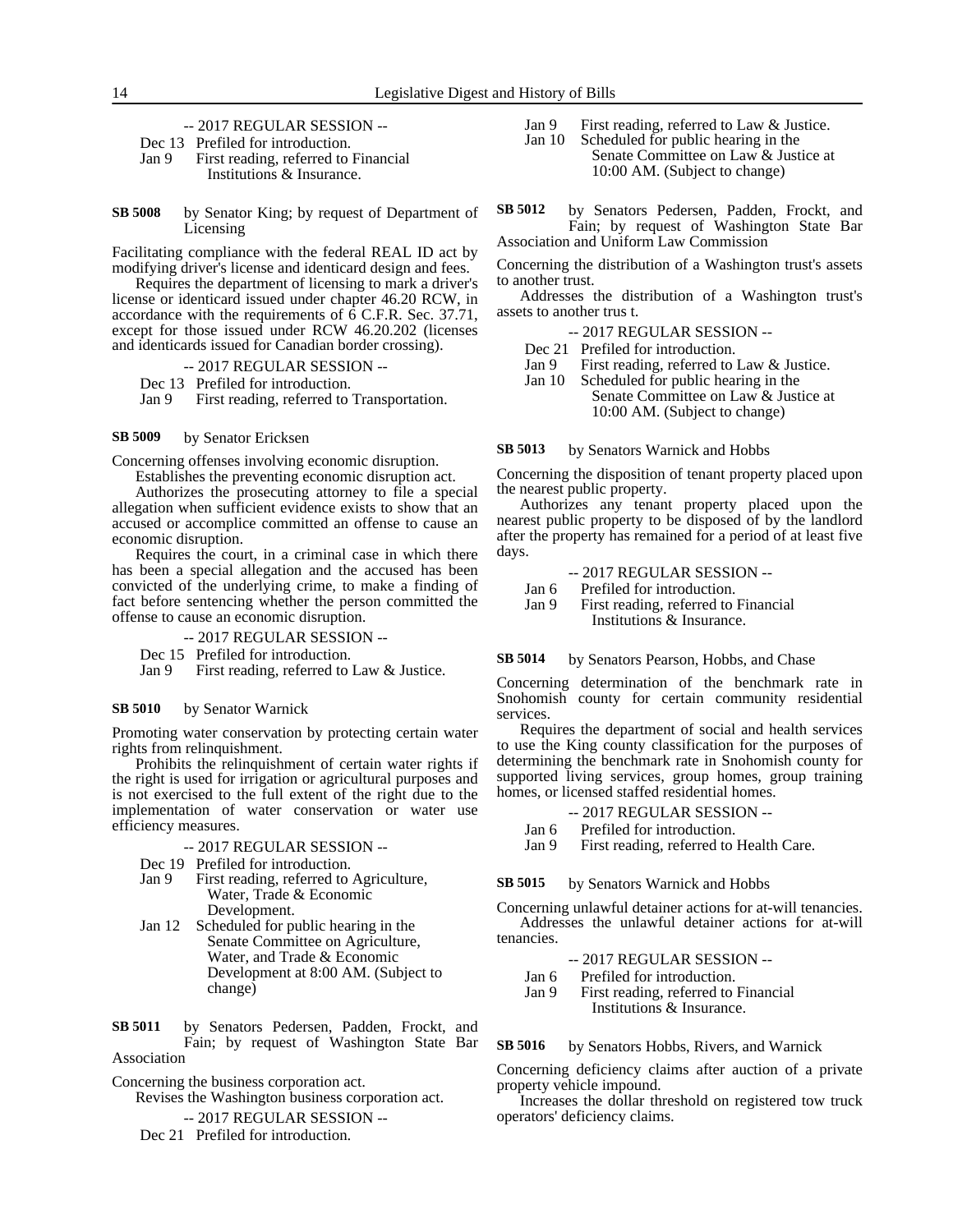-- 2017 REGULAR SESSION --

- Jan 6 Prefiled for introduction.
- Jan 9 First reading, referred to Transportation.

#### by Senators Bailey and Wilson **SB 5017**

Requiring that student loan information be provided to students.

Requires eligible institutions of higher education, that receive education loan information for a student enrolled in the eligible institution, to provide specific information to the student.

-- 2017 REGULAR SESSION --

- Dec 23 Prefiled for introduction.
- Jan 9 First reading, referred to Higher Education.

#### by Senator Hasegawa **SB 5018**

Authorizing wheelchair accessible taxicabs access to high occupancy vehicle lanes.

Authorizes the use of high occupancy vehicle lanes by private, for hire vehicles that have been specially manufactured, designed, or modified for the transportation of a person who is wheelchair-bound and has a physical or medical impairment.

-- 2017 REGULAR SESSION --

Dec 30 Prefiled for introduction.

Jan 9 First reading, referred to Transportation.

#### by Senator Hasegawa **SB 5019**

Providing prepaid postage for primary and general election ballots.

Requires return envelopes for primary and general election ballots to include prepaid postage.

Requires the state to reimburse counties for the cost of return postage on mail and absentee ballots for primary and general elections.

- -- 2017 REGULAR SESSION --
- 
- Dec 30 Prefiled for introduction.<br>Jan 9 First reading, referred to First reading, referred to State Government.
- Jan 11 Scheduled for public hearing in the Senate Committee on State Government at 8:00 AM. (Subject to change)

#### by Senator Hasegawa **SB 5020**

Concerning certain state ethnic and cultural diversity commissions.

Requires the commission on African-American affairs to advise the legislature on issues of concern to the African-American community.

Requires the Asian Pacific American affairs commission to advise the legislature on issues of concern to the Asian Pacific American community.

Eliminates the repeal and termination, under the sunset act, of the Washington state commission on Hispanic affairs.

- -- 2017 REGULAR SESSION --
- Dec 30 Prefiled for introduction.
- Jan 9 First reading, referred to State Government.

Jan 11 Scheduled for public hearing in the Senate Committee on State Government at 8:00 AM. (Subject to change)

by Senators O'Ban, Frockt, Schoesler, Darneille, Nelson, Pearson, Rolfes, and Conway; by request of Attorney General **SB 5021**

Concerning pro bono legal services for military service members, veterans, and their families.

Creates the office of military and veteran legal assistance within the office of the attorney general to promote and facilitate civil legal assistance programs, pro bono services, and self-help services for military service members, veterans, and their family members domiciled or stationed in this state.

- -- 2017 REGULAR SESSION --
- 
- Jan 3 Prefiled for introduction.<br>Jan 9 First reading, referred to First reading, referred to Law & Justice.
- Jan 11 Scheduled for public hearing in the

Senate Committee on Law & Justice at 8:00 AM. (Subject to change)

by Senators Bailey and Rolfes; by request of Attorney General **SB 5022**

Providing information to students about education loans. Establishes the Washington student loan transparency

act. Requires students who are pursuing higher education

in this state to receive periodic notifications about their student loan debt.

Requires the student achievement council, the workforce training and education coordinating board, or the department of licensing to develop a form for reporting compliance by certain institutions.

| -- 2017 REGULAR SESSION -- |  |
|----------------------------|--|
|----------------------------|--|

Jan 3 Prefiled for introduction. Jan 9 First reading, referred to Higher

Education.

by Senators Wellman, Rolfes, Nelson, and McCoy **SB 5023**

Delaying implementation of revisions to the school levy lid.

Extends current statutory policies on local enrichment through calendar year 2019 to promote a school district's ability to plan for the future during the 2017 transition period.

-- 2017 REGULAR SESSION --

Jan 6 Prefiled for introduction.

Jan 9 First reading, referred to Early Learning & K-12 Education.

#### by Senator McCoy **SB 5024**

Concerning groundwater supply availability in areas with ground and surface water interaction.

Addresses the protection of water resources in comprehensive land use plans and development regulations, evidence of water supply availability when issuing building permits and approving subdivisions, and requiring the water supply serving a building or